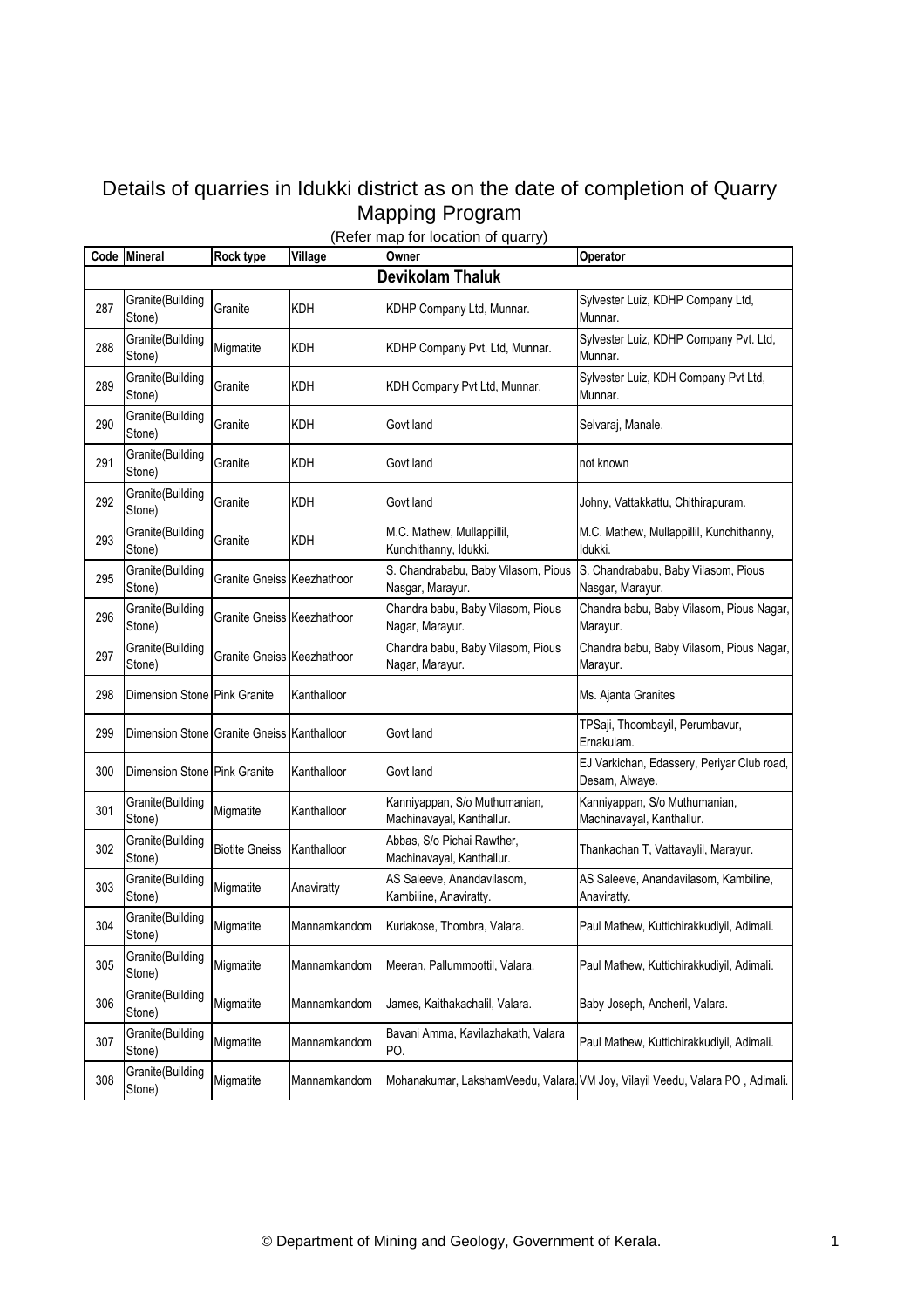| Code | <b>Mineral</b>             | Rock type             | Village      | Owner                                                                     | Operator                                                                                       |
|------|----------------------------|-----------------------|--------------|---------------------------------------------------------------------------|------------------------------------------------------------------------------------------------|
| 309  | Granite(Building<br>Stone) | <b>Biotite Gneiss</b> | Mannamkandom | Abraham Abraham, Korumadathil,<br>Adimali                                 | VC Baby, Valiyaparambil, Kumbanpara,<br>Adimali.                                               |
| 310  | Granite(Building<br>Stone) | <b>Biotite Gneiss</b> | Mannamkandom | Mani, Korumadathil, Adimali.                                              | VC Baby, Valiyaparambil, Adimali.                                                              |
| 311  | Granite(Building<br>Stone) | Migmatite             | Mannamkandom |                                                                           |                                                                                                |
| 312  | Granite(Building<br>Stone) | Migmatite             | Mannamkandom | Johnson, Chakkumkudiyil, Valara.                                          | Paul Mathew, Kuttichirakudiyil, Adimali.                                                       |
| 313  | Granite(Building<br>Stone) | Migmatite             | Mannamkandom | Johnson/Valsalan, Chakkumkudiyil,<br>Valara.                              | Paul Mathew, Kuttichirakudiyil, Adimali.                                                       |
| 314  | Granite(Building<br>Stone) | Migmatite             | Mannamkandom | Mathai, Chakkumkudiyil, Valara.                                           | Paul Mathew, Kuttichirakudiyil, Machiplavu.                                                    |
| 317  | Granite(Building<br>Stone) | Migmatite             | Mannamkandom |                                                                           | KJ Joseph, Koonamparayil, Keerithode. KJ Joseph, Koonamparayil, Keerithode.                    |
| 318  | Granite(Building<br>Stone) | Migmatite             | Mannamkandom |                                                                           | KJ Joseph, Koonamparayil, Keerithode. KJ Joseph, Koonamparayil, Keerithode.                    |
| 320  | Granite(Building<br>Stone) | Charnockite           | Vellathooval | NS Rajendran, Neernanickal,<br>Kumbanparea.                               | NS Rajendran, Neernanickal,<br>Kumbanparea.                                                    |
| 321  | Granite(Building<br>Stone) | <b>Biotite Gneiss</b> | Mannamkandom | Shobi, Kunduparambil, Kumbanpara.                                         | Babu P Kuriakose, Pallathukudy, Adimali.                                                       |
| 322  | Granite(Building<br>Stone) | Migmatite             | Mannamkandom | Annamma Joseph, Konduparambil,<br>Kumbanpara.                             | Annamma Joseph, Konduparambil,<br>Kumbanpara.                                                  |
| 323  | Granite(Building<br>Stone) | Migmatite             | Vellathooval | Babu P Kuriakose, Pallathukuy,<br>Adimali.                                | Babu P Kuriakose, Pallathukuy, Adimali.                                                        |
| 324  | Granite(Building<br>Stone) | Migmatite             | Vellathooval | Yohanan, Koshappillil, S. Kathippara.                                     | Johnson, Koshappillil, S. Kathippara.                                                          |
| 325  | Granite(Building<br>Stone) | Migmatite             | Vellathooval | Devassia, Sankaramadayil, Kallarkutty. Raju, Sankaramadayil, Kallarkutty. |                                                                                                |
| 326  | Granite(Building<br>Stone) | Migmatite             | Vellathooval | not known                                                                 | Kunjumon, Valiyaparambil, Adimali                                                              |
| 327  | Granite(Building<br>Stone) | Migmatite             | Pallivasal   | Babiloo P John, Paramundayil,<br>Tokkupara, Adimali                       | Babiloo P John, Paramundayil, Tokkupara,<br>Adimali.                                           |
| 329  | Granite(Building<br>Stone) | Charnockite           | Kunjithanni  | Govt land                                                                 | MM Varghese, Molel, Thokkupara, Anachal,<br>Chithirapuram.                                     |
| 330  | Granite(Building<br>Stone) | Migmatite             | Kunjithanni  | Govt. land                                                                | Suresh, S/o Sankaran Nair, Gopalakrishna<br>Bhavan, Chithirapuram PO, Anachal<br>Kunchithanny. |
| 331  | Granite(Building<br>Stone) | Migmatite             | Kunjithanni  | Govt land                                                                 | Raman Narayanan, Kuzhippallil, Anachal,<br>Chithirapuram.                                      |
| 332  | Granite(Building<br>Stone) | Migmatite             | Kunjithanni  | not known                                                                 | not known                                                                                      |
| 333  | Granite(Building<br>Stone) | Migmatite             | Kunjithanni  | Thomas Paul, Poomolel, Chengalam.                                         | Thomas Paul, Poomolel, Chengalam.                                                              |
| 334  | Granite(Building<br>Stone) | Migmatite             | Kunjithanni  | Joy, Poovanmolel, Chengalam.                                              | VT Johny, Vattakattuveettil, Chithirapuram.                                                    |
| 335  | Granite(Building<br>Stone) | Migmatite             | Kunjithanni  | Mohammad, Melayil, Chengalam.                                             | Sukumaran Nair, Gopalakrishna Bhavan,<br>Chithirapuram.                                        |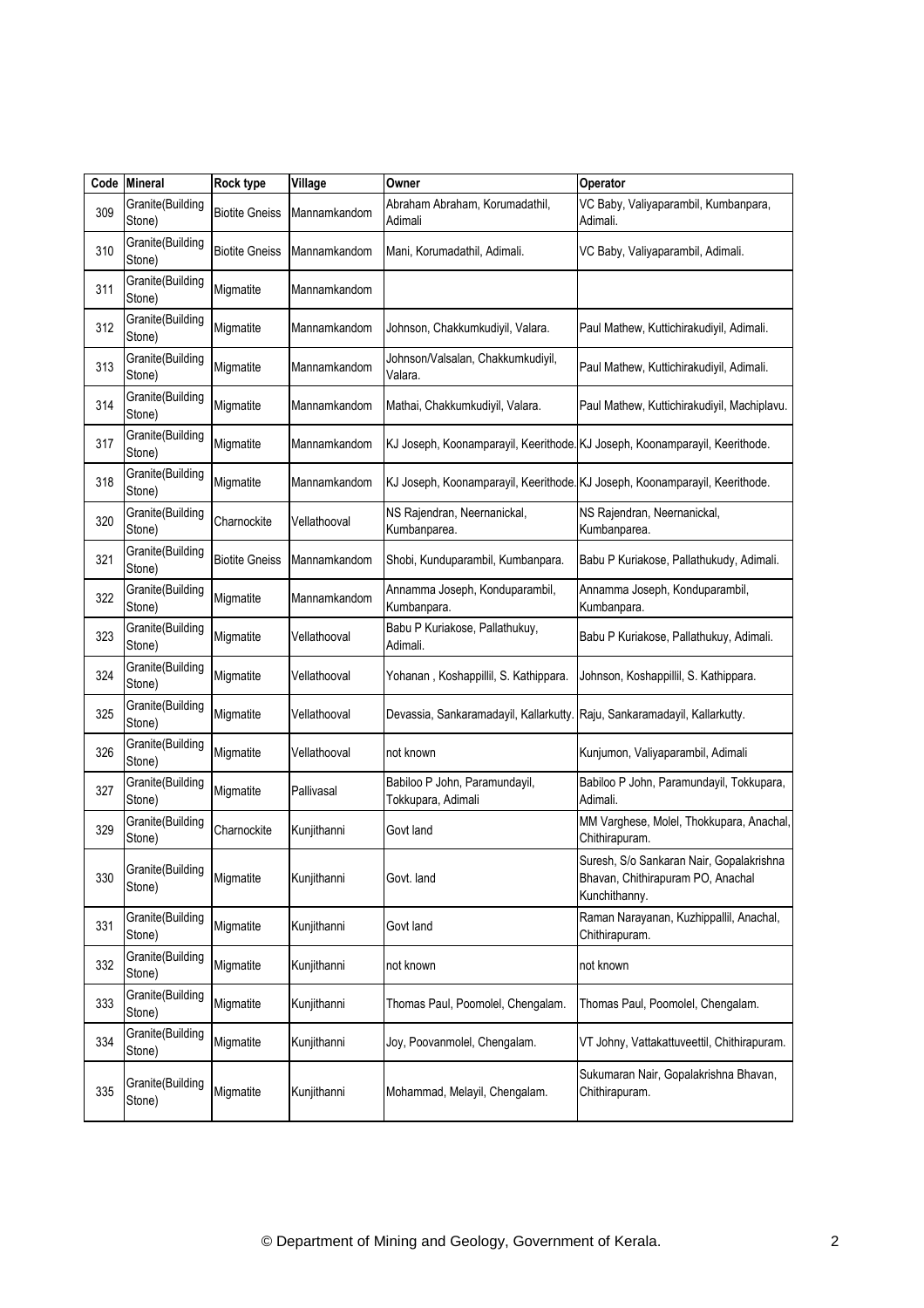| Code | <b>Mineral</b>             | <b>Rock type</b>              | Village     | Owner                                                                        | Operator                                                                    |
|------|----------------------------|-------------------------------|-------------|------------------------------------------------------------------------------|-----------------------------------------------------------------------------|
| 336  | Granite(Building<br>Stone) | <b>Biotite Gneiss</b>         | Kunjithanni | Sunny, Mylikunthal, Chengalam.                                               | Vasudevan, Kuzhipalliyil, Chengalam.                                        |
|      |                            |                               |             | <b>Peermed Thaluk</b>                                                        |                                                                             |
| 135  | Granite(Building<br>Stone) | Massive<br>Charnockite        | Peermade    | Govt. land                                                                   | B. Madhu, Mankoottathil, Peermade.                                          |
| 136  | Granite(Building<br>Stone) | Migmatite                     | Elappara    | Sukumon, S/o Gopalan, Vadakkedath,<br>Chinnar.                               | K.N. Prakash, Kulathumkarottu, Chinnar.                                     |
| 137  | Granite(Building<br>Stone) | Charnockite                   | Vagamon     | Joseph, Puthenveedu,<br>Kochukarintharuvi.                                   | Kunjumon, Puthanpurackal,<br>Kochukarintharuvi.                             |
| 138  | Granite(Building<br>Stone) | Massive<br>Charnockite        | Elappara    | Viswambharan, Puthenpurackal,<br>Kochukarimtharuvi.                          | Viswambharan, Puthenpurackal,<br>Kochukarimtharuvi.                         |
| 139  | Granite(Building<br>Stone) | <b>Massive</b><br>Charnockite | Elappara    | Kozhikkanam Tea Estate, Elappara.                                            | Kozhikkanam Tea Estate, Elappara.                                           |
| 140  | Granite(Building<br>Stone) | Massive<br>Charnockite        | Elappara    |                                                                              | KK Divakaran, Kallumpurath, Elappara. KK Divakaran, Kallumpurath, Elappara. |
| 141  | Granite(Building<br>Stone) | <b>Massive</b><br>Charnockite | Peermade    | M/s Kinattukara Metal crushers,<br>Kuttikkanam.                              | M/s Kinattukara Metal crushers,<br>Kuttikkanam.                             |
| 143  | Granite(Building<br>Stone) | Massive<br>Charnockite        | Kokkayar    | George, Vaniyapurackal,<br>Peruvanthanam.                                    | CV Rajan, Kochuveettil, RPC PO,<br>Mundakkayam.                             |
| 144  | Granite(Building<br>Stone) | <b>Massive</b><br>Charnockite | Kokkayar    | Aby Dominic, Karippapparambil,<br>Poovanji, Mundaqkkayam.                    | Aby Dominic, Karippapparambil, Poovanji,<br>Mundaqkkayam                    |
| 146  | Granite(Building<br>Stone) | Massive<br>Charnockite        | Peermade    | Executive Director, Peermade<br>Development Society, PB No. 11,<br>Peermade. | Executive Director, Peermade Development<br>Society, PB No. 11, Peermade.   |
| 147  | Granite(Building<br>Stone) | Charnockite                   | Peermade    | Devassia, Tharayil, Peermade.                                                | Antony, S/oDevassia, Tharayil, Peermade.                                    |
| 148  | Granite(Building<br>Stone) | Massive<br>Charnockite        | Peermade    | Roy Mathew Pamplaniyil,<br>Bharananganam, Kottayam.                          | Roy Mathew Pamplaniyil, Bharananganam,<br>Kottayam.                         |
| 150  | Granite(Building<br>Stone) | <b>Massive</b><br>Charnockite | Peermade    | Roy Mathew, Pamplaniyil,<br>Bharananganam.                                   | Roy Mathew, Pamplaniyil, Bharananganam.                                     |
| 151  | Granite(Building<br>Stone) | <b>Massive</b><br>Charnockite | Peermade    | not known                                                                    | Chandrasekharan Pillai, Kunnelmackal,<br>Vallakkadavu.                      |
| 152  | Granite(Building<br>Stone) | <b>Massive</b><br>Charnockite | Peermade    | not known.                                                                   | not known.                                                                  |
| 153  | Granite(Building<br>Stone) | Massive<br>Charnockite        | Peermade    | not known                                                                    | not known                                                                   |
| 154  | Granite(Building<br>Stone) | Massive<br>Charnockite        | Peermade    | not known                                                                    | not known                                                                   |
| 155  | Granite(Building<br>Stone) | <b>Massive</b><br>Charnockite | Peermade    | not known                                                                    | not known                                                                   |
| 156  | Granite(Building<br>Stone) | Migmatite                     | Kumali      | KI Varghese, Kizhakkethalakkal,<br>Kumali.                                   | KI Varghese, Kizhakkethalakkal, Kumali.                                     |
| 158  | Granite(Building<br>Stone) | Massive<br>Charnockite        | Kumali      | not known                                                                    | not known                                                                   |
| 159  | Granite(Building<br>Stone) | Massive<br>Charnockite        | Periyar     | AJ Joseph, Aiykara, Chottupara,<br>Vandipperiyar.                            | AJ Joseph, Aiykara, Chottupara,<br>Vandipperiyar.                           |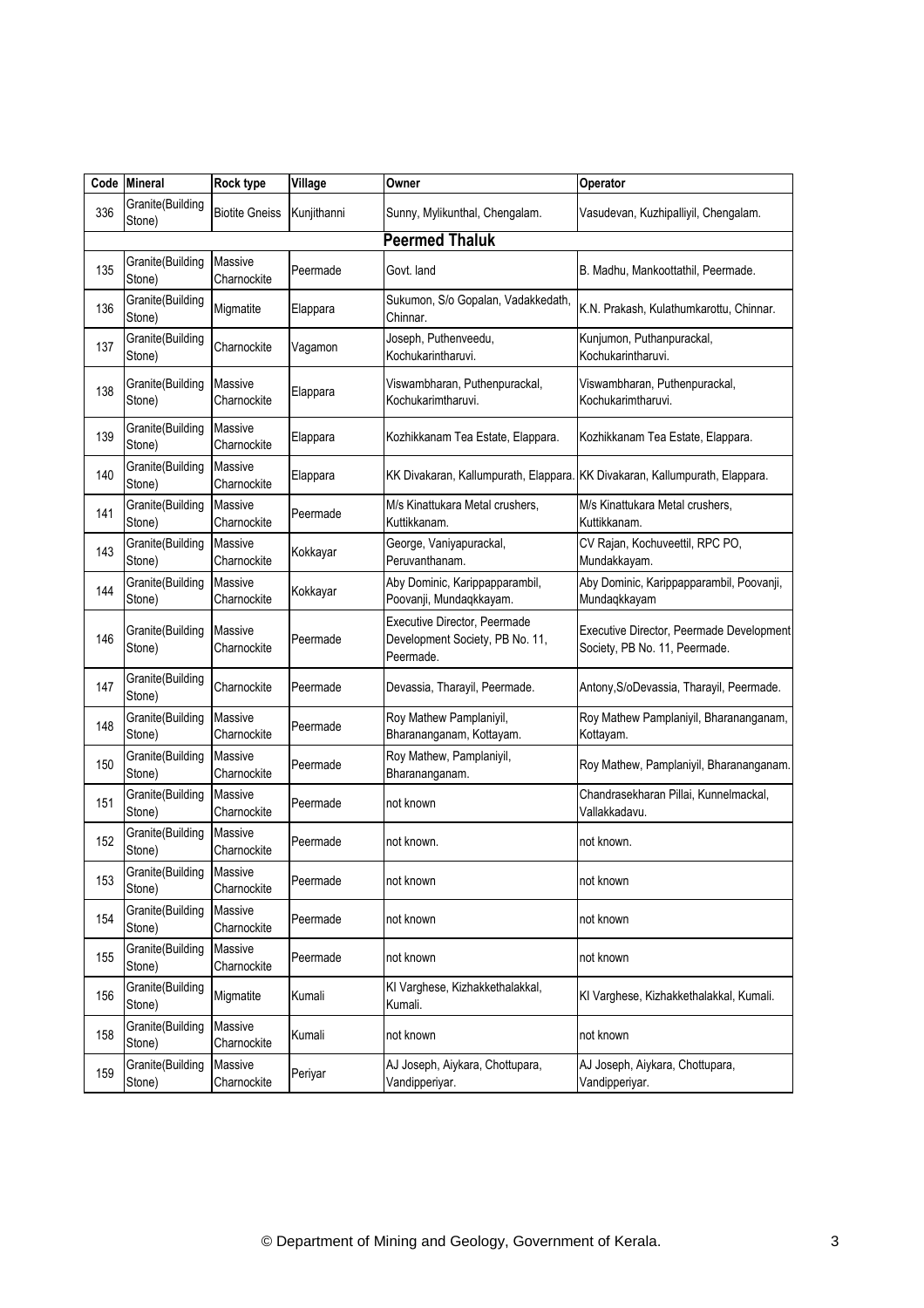| Code | <b>Mineral</b>             | <b>Rock type</b>                            | Village     | Owner                                                                                                 | Operator                                                            |
|------|----------------------------|---------------------------------------------|-------------|-------------------------------------------------------------------------------------------------------|---------------------------------------------------------------------|
| 160  | Granite(Building<br>Stone) | Massive<br>Charnockite                      | Periyar     | OK Chandran, Onakkappara,<br>Murikkady, Kumily.                                                       | OK Chandran, Onakkappara, Murikkady,<br>Kumily                      |
| 161  | Granite(Building<br>Stone) | Massive<br>Charnockite                      | Periyar     | Tomy Sebastian, Thottathil, Murikkady                                                                 | A J Joseph, Aikkara, Chottupara,<br>Vandipperiyar.                  |
| 162  | Granite(Building<br>Stone) | Massive<br>Charnockite                      | Kumali      | Sadanandan, Puthanpurackal,<br>Murikkady.                                                             | Sadanandan, Puthanpurackal, Murikkady.,                             |
| 163  | Granite(Building<br>Stone) | Massive<br>Charnockite                      | Kumali      | Ramachandran, Kudilumattom,<br>Odanadu.                                                               | Ramachandran, Kudilumattom, Odanadu.                                |
| 164  | Granite(Building<br>Stone) | Massive<br>Charnockite                      | Kumali      | Benny Abraham, Kattuvelil, Murikkady.                                                                 | Benny Abraham, Kattuvelil, Murikkady.                               |
| 165  | Granite(Building<br>Stone) | Massive<br>Charnockite                      | Kumali      | Govt. land                                                                                            | KA Devassia, Karimuttathuveettil,<br>Pathumuri, Kumali.             |
| 166  | Granite(Building<br>Stone) | Migmatite                                   | Kumali      | not known                                                                                             | not known                                                           |
| 167  | Granite(Building<br>Stone) | Migmatite                                   | Kumali      | Thomas Abraham, Valayil,<br>Amaravathy, Kumali.                                                       | KB Reji, Kareth, Kumali.                                            |
| 168  | Granite(Building<br>Stone) | Massive<br>Charnockite                      | Kumali      | not known                                                                                             | not known                                                           |
| 169  | Granite(Building<br>Stone) | Migmatite                                   | Upputhara   | Sabu, Chambangapparambil,<br>Upputhara.                                                               | Sabu, Chambangapparambil, Upputhara.                                |
| 170  | Granite(Building<br>Stone) | Massive<br>Charnockite                      | Upputhara   | Govt land                                                                                             | Paul Mathew, Karuvakkunnel, Upputhara.                              |
| 172  | Granite(Building<br>Stone) | Charnockite                                 | Vagamon     | Shany Paul, Karuvakkunnel,<br>Kumarikulam, Mathangippara,<br>Vagamon                                  | Paul Mathew, Karuvakkunnel, Kumarikulam,<br>Mathangippara, Vagamon. |
| 173  | Granite(Building<br>Stone) | Massive<br>Charnockite                      | Vagamon     | Shany Paul, Karuvakkunnel,<br>Kumarikulam, Mathangippara,<br>Vagamon.                                 | Shany Paul, Karuvakkunnel, Kumarikulam,<br>Mathangippara, Vagamon.  |
| 174  | Granite(Building<br>Stone) | Massive<br>Charnockite                      | Vagamon     | Govt land                                                                                             | MM Appachan, Mullankuzhiyil,<br>Mattuthavalam, Upputhara.           |
| 175  | Granite(Building<br>Stone) | Massive<br>Charnockite                      | Upputhara   | Govt. Land                                                                                            | MM Appachan, Mullankuzhiyil,<br>Mattuthavalam, Upputhara.           |
| 176  | Granite(Building<br>Stone) | Charnockitic<br>Gneiss                      | Upputhara   | Manager, Karimtharuvi Estate,<br>Chappath PO, Kattappana.                                             | Manager, Karimtharuvi Estate, Chappath<br>PO, Kattappana.           |
| 177  | Granite(Building<br>Stone) | Massive<br>Charnockite                      | Upputhara   | Manager, Karimtharuvi Estate,<br>Chappath PO, Kattappana.                                             | Manager, Karimtharuvi Estate, Chappath<br>PO, Kattappana.           |
|      |                            |                                             |             | <b>Thodupuzha Thaluk</b>                                                                              |                                                                     |
| 1    | Granite(Building<br>Stone) | <b>Biotite Gneiss</b><br>and<br>Charnockite | Karimkunnam | Simon, S/o Abraham, Mundupuzhakkal<br>Karimkunnam, & Justin, S/o Abraham,<br>Kuzhikkottayil, Kidangur | Simon, S/o Abraham, Mundupuzhakkal,<br>Karimkunnam.                 |
| 2    | Granite(Building<br>Stone) | <b>Biotite Gneiss</b>                       | Karimkunnam | Annamma, Karimkuttiyil, Ramapuram.                                                                    | Annamma, Karimkuttiyil, Ramapuram<br>Bazaar P.O., Pala.             |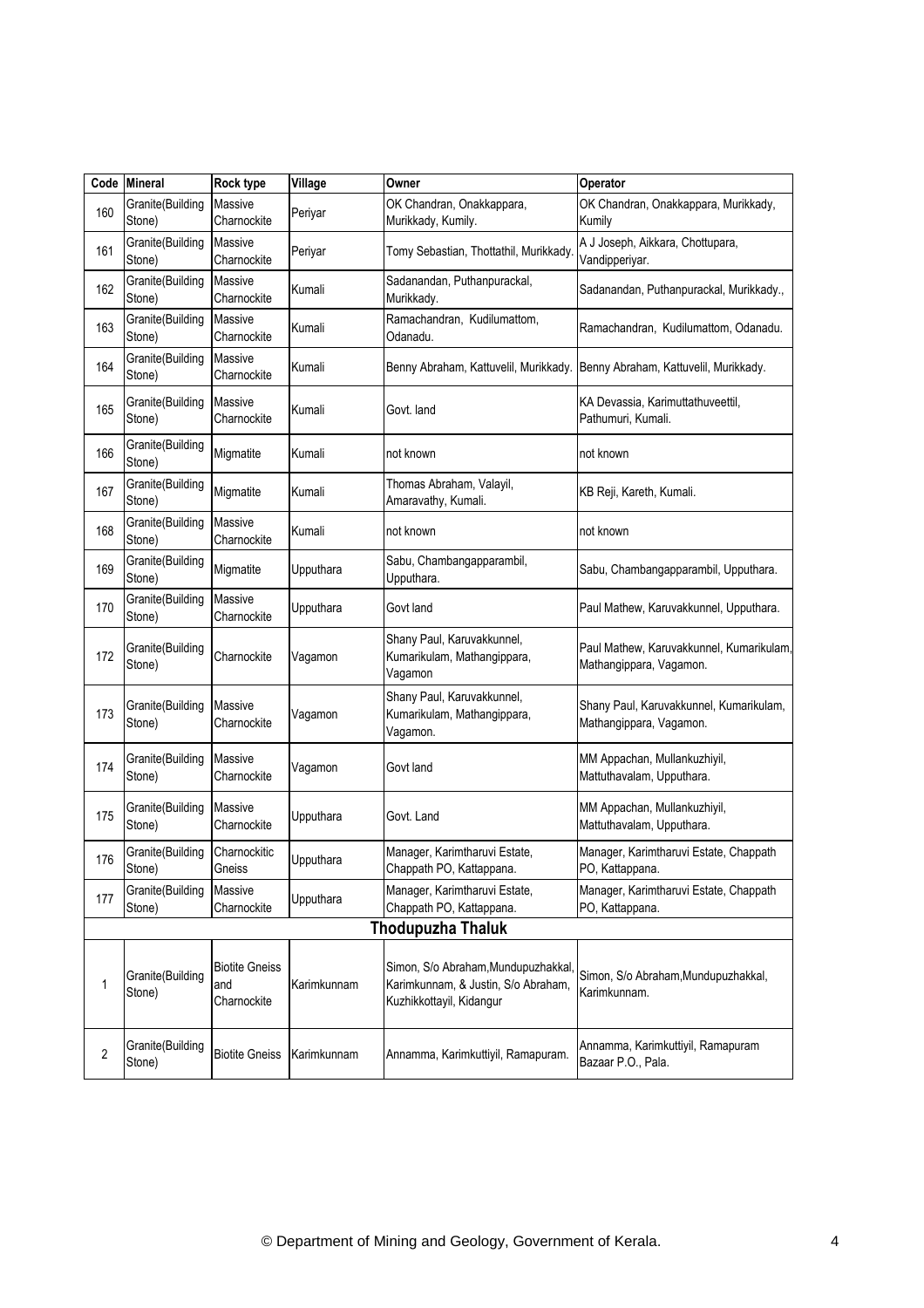| Code | <b>Mineral</b>             | Rock type                                   | Village     | Owner                                                                    | Operator                                                                          |
|------|----------------------------|---------------------------------------------|-------------|--------------------------------------------------------------------------|-----------------------------------------------------------------------------------|
| 3    | Granite(Building<br>Stone) | <b>Biotite Gneiss</b><br>and<br>Charnockite | Karimkunnam | V.C.Baby, Vattamattathil,,<br>Karimkunnam, Vadakkummuri P.O.             | V.C.Baby, Vattamattathil, Karimkunnam,<br>Vadakkummuri P.O.                       |
| 4    | Granite(Building<br>Stone) | Charnockite                                 | Karimkunnam | Mani, Kaniyarkuzhiyil, Karimkunnam.                                      | Jibu Mathew, Karuplackal, Karimkunnam.                                            |
| 6    | Granite(Building<br>Stone) | Hornblende<br><b>Biotite Gneiss</b>         | Karimkunnam | P S Jose, Pachikkara, Thattarathatta P<br>0                              | P.K. Raju, Panavila puthen veedu,<br>ThattarathataTthodupuzha.                    |
| 7    | Granite(Building<br>Stone) | <b>Biotite Gneiss</b><br>and<br>Charnockite | Karimkunnam | Narayanan, Varakil, Thattarathatta.                                      | Varghese Kurien, Madapparambil, Mrala.                                            |
| 8    | Granite(Building<br>Stone) | Hornblende<br><b>Biotite Gneiss</b>         | Karimkunnam | Charley, Chavrattu, Karimkunnam.                                         | Dineshan Krishnan, Thottuchalil, Plantation,<br>Karimkunnam P.O.                  |
| 9    | Granite(Building<br>Stone) | <b>Biotite Gneiss</b><br>and<br>Charnockite | Karimkunnam | Abraham, Varikamattu, Mrala.                                             | Varghese Kurien, Madapparambil, Mrala.                                            |
| 11   | Granite(Building<br>Stone) | Hornblende<br><b>Biotite Gneiss</b>         | Karimkunnam | Jose, Pookombil, Thattarathatta.                                         | Varghese Kurien, Madapparambil, Mrala.                                            |
| 12   | Granite(Building<br>Stone) | Hornblende<br><b>Biotite Gneiss</b>         | Karikkode   | Joseph, Malepparambil,<br>Muthalakkodam.                                 | Mathew Joseph, Malepparambil,<br>Muthalakkodam.                                   |
| 13   | Granite(Building<br>Stone) | Hornblende<br><b>Biotite Gneiss</b>         | Karikkode   | Govy. land                                                               | Kutty, Velammavukudiyil, Muthalakkodam                                            |
| 14   | Granite(Building<br>Stone) | Hornblende<br><b>Biotite Gneiss</b>         | Karikkode   | Mathew, Kallungakudiyil,<br>Muthalakkodam.                               | Mathew, Kallungakudiyil, Muthalakkodam.                                           |
| 15   | Granite(Building<br>Stone) | Hornblende<br><b>Biotite Gneiss</b>         | Karikkode   |                                                                          | V.P.Sivan, Kareekkattil, Udumbannoor. V.P.Sivan, Kareekkattil, Udumbannoor.       |
| 16   | Granite(Building<br>Stone) | Hornblende<br><b>Biotite Gneiss</b>         | Karikkode   | M.M. Thomaskutty, Manakkat,<br>Vadakara P.O.                             | M.M. Thomaskutty, Manakkat, Vadakara<br>P.O.                                      |
| 17   | Granite(Building<br>Stone) | Hornblende<br><b>Biotite Gneiss</b>         | Karikkode   | Moideen, Parekkattil, Ezhumuttom,<br>Chalassery.                         | Khadar Moideen, Parekkattil, Ezhumuttom,<br>Chalassery.                           |
| 18   | Granite(Building<br>Stone) | Hornblende<br><b>Biotite Gneiss</b>         | Karikkode   | Kasim, Muttathukunnel, Karikkode.                                        | C.M.Jaleel, Chooruvelil, Ezhumuttom.                                              |
| 19   | Granite(Building<br>Stone) | <b>Biotite Gneiss</b>                       | Karikkode   | A.A. Jaffar, Anakettipparambil,<br>Thodupuzha.                           | A.A. Jaffar, Anakettipparambil, Thodupuzha.                                       |
| 20   | Granite(Building<br>Stone) | <b>Biotite Gneiss</b>                       | Karikkode   | Binoy Varghese, Vaniyakizhakkel,<br>Pannoor P.O.                         | Binoy Varghese, Vaniyakizhakkel, Pannoor<br>P.O.                                  |
| 21   | Granite(Building<br>Stone) | <b>Biotite Gneiss</b>                       | Karikkode   | Annakkutty, Thuruthel, Annaikkannam,<br>Karikkode.                       | Anez Mohammad, Chooruvelil,<br>Muthalakkodam.                                     |
| 22   | Granite(Building<br>Stone) | <b>Biotite Gneiss</b>                       | Karikkode   |                                                                          | Sasi T.K., Thottinkarayil, Edappally PO. Sasi T.K., Thottinkarayil, Edappally PO. |
| 23   | Granite(Building<br>Stone) | <b>Biotite Gneiss</b>                       | Karikkode   | PK Ibrahim, S/o KochuMohammad,<br>Paliyathveettil, Karikkode, Thodupuzha | Job John, Thalipparambil, Ezhumuttom.                                             |
| 24   | Granite(Building<br>Stone) | <b>Biotite Gneiss</b>                       | Karikkode   | Govt. land                                                               | Pareeth Khadar, Kalathinkal,<br>Muthalakkodam.                                    |
| 25   | Granite(Building<br>Stone) | <b>Biotite Gneiss</b>                       | Karikkode   | Govt.land                                                                | C.P. Krishnankutty, Chirakkandathil,<br>Muthalakkodam.                            |
| 26   | Granite(Building<br>Stone) | <b>Biotite Gneiss</b>                       | Karikkode   |                                                                          | Viswanathan Nair, Sreekala, Karikkode Viswanathan Nair, Sreekala, Karikkode.      |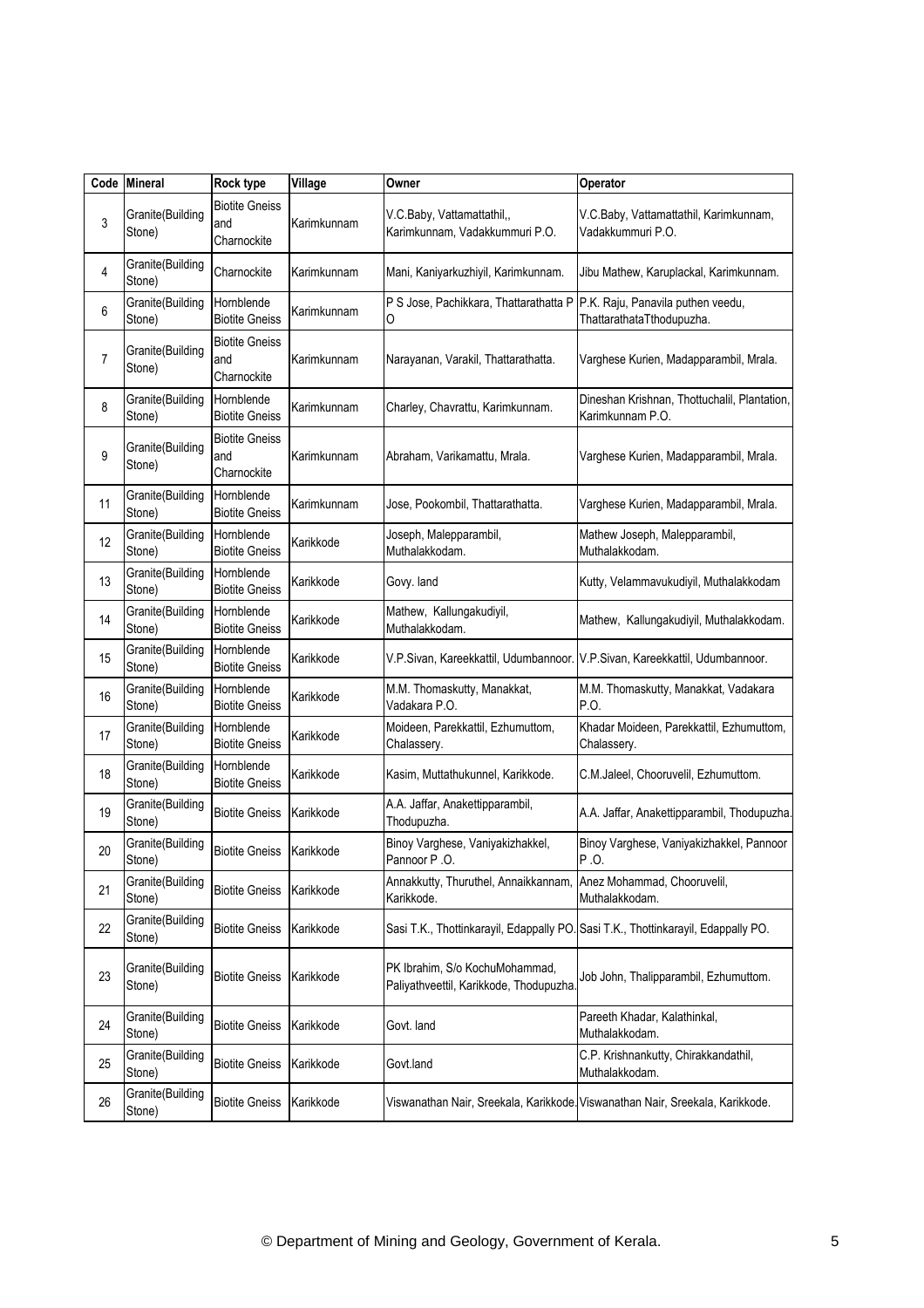| Code | <b>Mineral</b>             | <b>Rock type</b>              | Village     | Owner                                                 | Operator                                                                  |
|------|----------------------------|-------------------------------|-------------|-------------------------------------------------------|---------------------------------------------------------------------------|
| 28   | Granite(Building<br>Stone) | <b>Biotite Gneiss</b>         | Karikkode   | UI John, Marthomma Granites,<br>Idavetty.             | UI John, Marthomma Granites, Idavetty.                                    |
| 30   | Granite(Building<br>Stone) | <b>Biotite Gneiss</b>         | Karikkode   | UI John, Marthoma Granites, Idavetty.                 | UI John, Marthoma Granites, Idavetty.                                     |
| 31   | Granite(Building<br>Stone) | Migmatite                     | Alakkode    | Binoy Varghese, Vaniyakkizhakkel,<br>Pannoor,         | Binoy Varghese, Vaniyakkizhakkel,<br>Pannoor.                             |
| 33   | Granite(Building<br>Stone) | Migmatite                     | Alakkode    | Jose, Puthenkandam, Alakkode,<br>Kalayanthani P.O.    | Jose, Puthenkandam, Alakkode,<br>Kalayanthani P.O.                        |
| 34   | Granite(Building<br>Stone) | Migmatite                     | Alakkode    | Mundan, Ayapurackal, Alakkode.                        | C.M. Jaleel, Chooruvelil, Alakkode.                                       |
| 35   | Granite(Building<br>Stone) | <b>Massive</b><br>Charnockite | Alakkode    | P.K.Babu, Pulparambil, Udumbannur.                    | P.K.Babu, Pulparambil, Udumbannur.                                        |
| 36   | Granite(Building<br>Stone) | Migmatite                     | Alakkode    | K. Chandran, Maikkal, Anchiri.                        | K. Chandran, Maikkal, Anchiri.                                            |
| 37   | Granite(Building<br>Stone) | Migmatite                     | Alakkode    |                                                       | PK Babu, Pulparambil, Udumbannur.                                         |
| 38   | Granite(Building<br>Stone) | Massive<br>Charnockite        | Alakkode    | James K. George, Kuruvinakkunnel,<br>Edamattom, Pala. | James K. George, Kuruvinakkunnel,<br>Edamattom, Pala.                     |
| 39   | Granite(Building<br>Stone) | Migmatite                     | Alakkode    | Baby Abraham, Muthuplackal,<br>Thodupuzha East        | Baby Abraham, Muthuplackal, Thodupuzha<br>East.                           |
| 41   | Granite(Building<br>Stone) | Charnockitic<br>Gneiss        | Alakkode    | Mani Joseph, Vadakkepoondikkulath,<br>Anchiri PO.     | Mani Joseph, Vadakkepoondikkulath,<br>Anchiri PO.                         |
| 42   | Granite(Building<br>Stone) | Migmatite                     | Karimannoor | Gigi P. George, Pallikkunnel,<br>Ezhumuttom.          | Chacko Mani, Vazhinadayil, Ezhumuttom.                                    |
| 43   | Granite(Building<br>Stone) | Migmatite                     | Karimannoor | Chacko Joseph, Pattarumadathil,<br>Ezhumuttom.        | Job John, Thalipparambil, Ezhumuttom,<br>Chalassery.                      |
| 44   | Granite(Building<br>Stone) | Migmatite                     | Karimannoor | Alikunju, Kanaparambil, Ezhumuttom.                   | Baby John, Thalipparambil, Ezhumuttom.                                    |
| 45   | Granite(Building<br>Stone) | Migmatite                     | Karimannoor | Govt. land                                            | Seethi, Kanapparambil, Ezhumuttom P.O.                                    |
| 46   | Granite(Building<br>Stone) | Migmatite                     | Karimannoor |                                                       | Thomas K.J., Koombunkal, Chalassery. Thomas K.J., Koombunkal, Chalassery. |
| 47   | Granite(Building<br>Stone) | Migmatite                     | Karimannoor | A.J.Jose, Arpathanathu, Kaliyar                       | A.J.Jose, Arpathanathu, Kaliyar.                                          |
| 48   | Granite(Building<br>Stone) | <b>Biotite Gneiss</b>         | Neyyassery  | K. Raju Kuttimachal, Mulappuram,<br>Neyyassery.       | K. Raju Kuttimachal, Mulappuram,<br>Neyyassery.                           |
| 49   | Granite(Building<br>Stone) | Charnockitic<br>Gneiss        | Udumbannoor | Mary George, Adukuzhiyil,<br>Cheenikkuzhy P.O.        | V.K.Sasi, Vattakkunnel, Cheenikkuzhy P.O.                                 |
| 50   | Granite(Building<br>Stone) | Migmatite                     | Udumbannoor | Baby, Nirappel, Cheenikkuzhy.                         | Sivan P.K., Pulickal, Cheenikkuzhy.                                       |
| 51   | Granite(Building<br>Stone) | Charnockitic<br>Gneiss        | Udumbannoor |                                                       |                                                                           |
| 52   | Granite(Building<br>Stone) | Migmatite                     | Udumbannoor | Mathewkutty Thomas, Thooppel,<br>Udumbannur.          | Mathewkutty Thomas, Thooppel,<br>Udumbannur.                              |
| 53   | Granite(Building<br>Stone) | Migmatite                     | Udumbannoor | George K. George, Kuttanthadathil,<br>Thodupuzha.     | George K. George, Kuttanthadathil,<br>Thodupuzha.                         |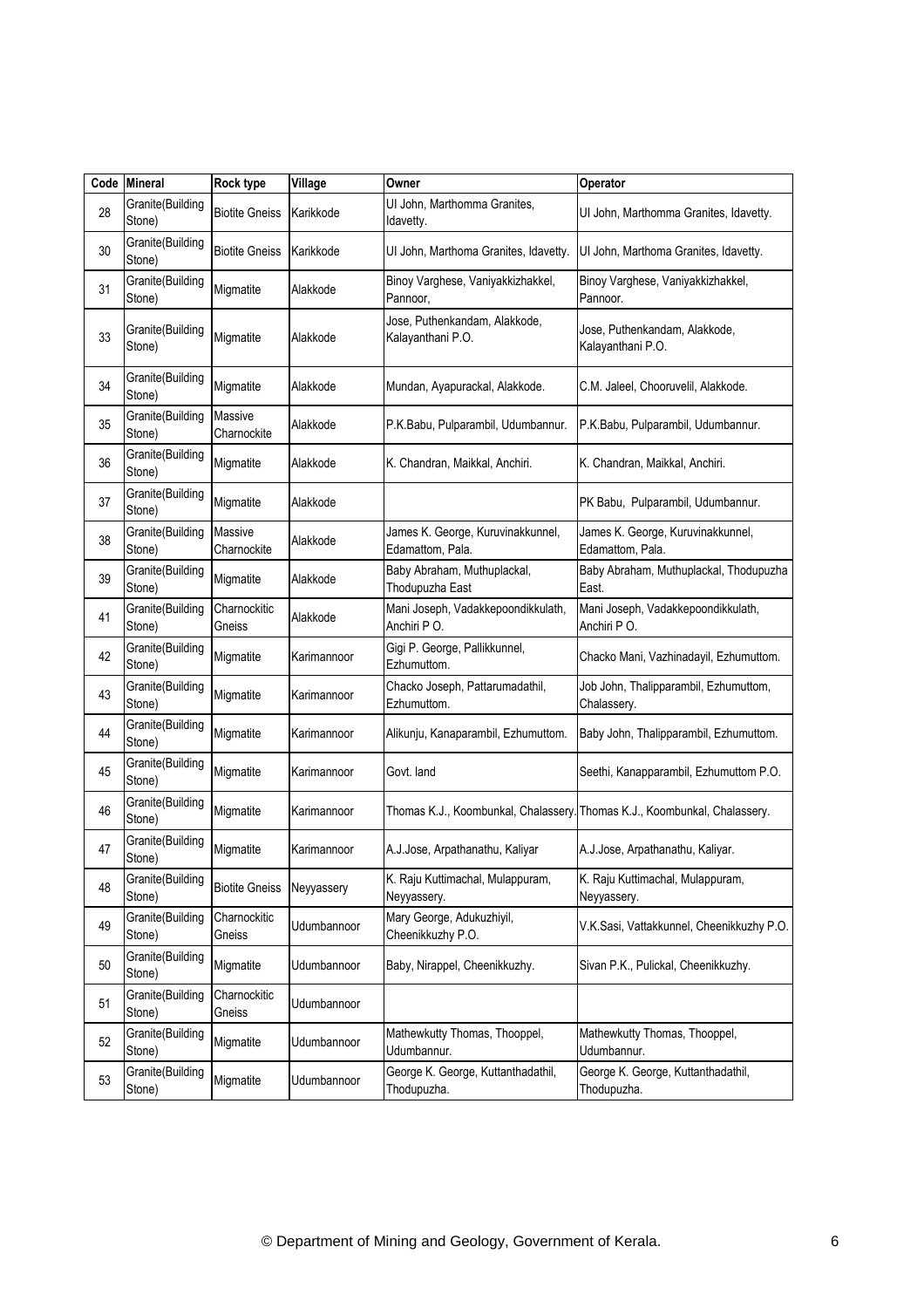| Code | <b>Mineral</b>             | <b>Rock type</b>                    | Village      | Owner                                                     | Operator                                                  |
|------|----------------------------|-------------------------------------|--------------|-----------------------------------------------------------|-----------------------------------------------------------|
| 54   | Granite(Building<br>Stone) | Migmatite                           | Udumbannoor  |                                                           |                                                           |
| 55   | Granite(Building<br>Stone) | Migmatite                           | Udumbannoor  | Binoy T.K., Thottumkal,<br>UdumbannurP.O., Amayapra       | Binoy T.K., Thottumkal, UdumbannurP.O.,<br>Amayapra.      |
| 56   | Granite(Building<br>Stone) | Massive<br>Charnockite              | Jdumbannoor  | Joseph, S/Ulahannan, Vadakkedath,<br>Amayapra             | P.D. Vijayan, Puthanpurayil, Udumbannur.                  |
| 57   | Granite(Building<br>Stone) | <b>Biotite Gneiss</b>               | Velliamattom | Maliekal, Pannimattom.                                    | Pareeth Ummer, Alumkal, Pannimattom.                      |
| 58   | Granite(Building<br>Stone) | Migmatite                           | Velliamattom | Thomas, Valiamuzha, Pannimattom.                          | Pareeth Ummer, Alumkal, Pannimattom.                      |
| 59   | Granite(Building<br>Stone) | Migmatite                           | √elliamattom | Govt.land                                                 | Salim K.M., Kizhakkemadathil,<br>Pannimattom.             |
| 60   | Granite(Building<br>Stone) | Migmatite                           | √elliamattom | Joseph Mathai, Varickaplackal,<br>Velliamattom.           | Papan (late), Olickal, Arakkulam.                         |
| 61   | Granite(Building<br>Stone) | Migmatite                           | √elliamattom | Scaria, Thundiyamblackal,<br>Velliyamattom.               | Scaria, Thundiyamblackal, Velliyamattom.                  |
| 62   | Granite(Building<br>Stone) | Massive<br>Charnockite              | Velliamattom | Aruvikkatt, Velliamattom.                                 | Joseph Poulose, Thalipparambil,<br>Velliamattom.          |
| 63   | Granite(Building<br>Stone) | Massive<br>Charnockite              | √elliamattom | Chandrasekhara Pillai, Mannamkunnel<br>Kudayathur.        | Pappan(late), olickal, Arakkulam.                         |
| 64   | Granite(Building<br>Stone) | <b>Biotite Gneiss</b>               | Velliamattom | Santhosh Sebastian, Verumkal,<br>Kudayathur P.O.          | Santhosh Sebastian, Verumkal, Kudayathur<br>P.O.          |
| 65   | Granite(Building<br>Stone) | Massive<br>Charnockite              | Thodupuzha   | Lalson P. John, Plakkottathil, Kolani.                    | Lalson P. John, Plakkottathil, Kolani.                    |
| 66   | Granite(Building<br>Stone) | Hornblende<br><b>Biotite Gneiss</b> | Thodupuzha   | Lagen C. Jose, Chemmalakkuzhiyil,<br>Chungom, Thodupuzha. | Lagen C. Jose, Chemmalakkuzhiyil,<br>Chungom, Thodupuzha. |
| 67   | Granite(Building<br>Stone) | Massive<br>Charnockite              | Thodupuzha   | John, Thayyil, Olamattom,<br>Thodupuzha.                  | Jamesw Mathew, Kalappurackal,<br>Puduppariyaram.          |
| 68   | Granite(Building<br>Stone) | <b>Massive</b><br>Charnockite       | Thodupuzha   |                                                           |                                                           |
| 69   | Granite(Building<br>Stone) | <b>Massive</b><br>Charnockite       | Thodupuzha   | Thomas, Kaniyapparambil, Chungom.                         | Shibu Jacob, Kallel, Thattarathatta.                      |
| 70   | Granite(Building<br>Stone) | Migmatite                           | Thodupuzha   | Lalson P. John, Plakkoottathil, Kolani.                   | Lalson P. John, Plakkoottathil, Kolani.                   |
| 71   | Granite(Building<br>Stone) | Migmatite                           | Manakkad     | Thomas, Nambiaparambil, Manakkad.                         | George, Kochuparambol, Vazhithala.                        |
| 73   | Granite(Building<br>Stone) | Massive<br>Charnockite              | Manakkad     | Molly James, Nirappel, Periyambra.                        | Thomas Joseph, Vilangukallel, Thodupuzha.                 |
| 74   | Granite(Building<br>Stone) | Massive<br>Charnockite              | Manakkad     | Jimmy Karikkulathil, Periyambra,<br>Pudupperiyaram.       | Prince T. Mathew, Thaliyanchirayil,<br>Pudupperiyaram.    |
| 76   | Granite(Building<br>Stone) | Massive<br>Charnockite              | Manakkad     | John, Pulikkunnel, Nediyasala.                            | Lalson P. John, Plakkottathil, Kolani.                    |
| 78   | Granite(Building<br>Stone) | Migmatite                           | Manakkad     | George, Thachiledath, Manakkad and<br>20 others.          | T.S Jolly, Thachiledath, Vadakode,<br>Muvattupuzha.       |
| 80   | Granite(Building<br>Stone) | Massive<br>Charnockite              | Manakkad     | John, Pulikkunnel, Nediyasala.                            | George, Kunnamkottu, Manakkad.                            |
| 81   | Granite(Building<br>Stone) | Migmatite                           | Manakkad     | Sabu Joseph, Iruppara.                                    | Philip Paul, Mundakkal, Vazhithala.                       |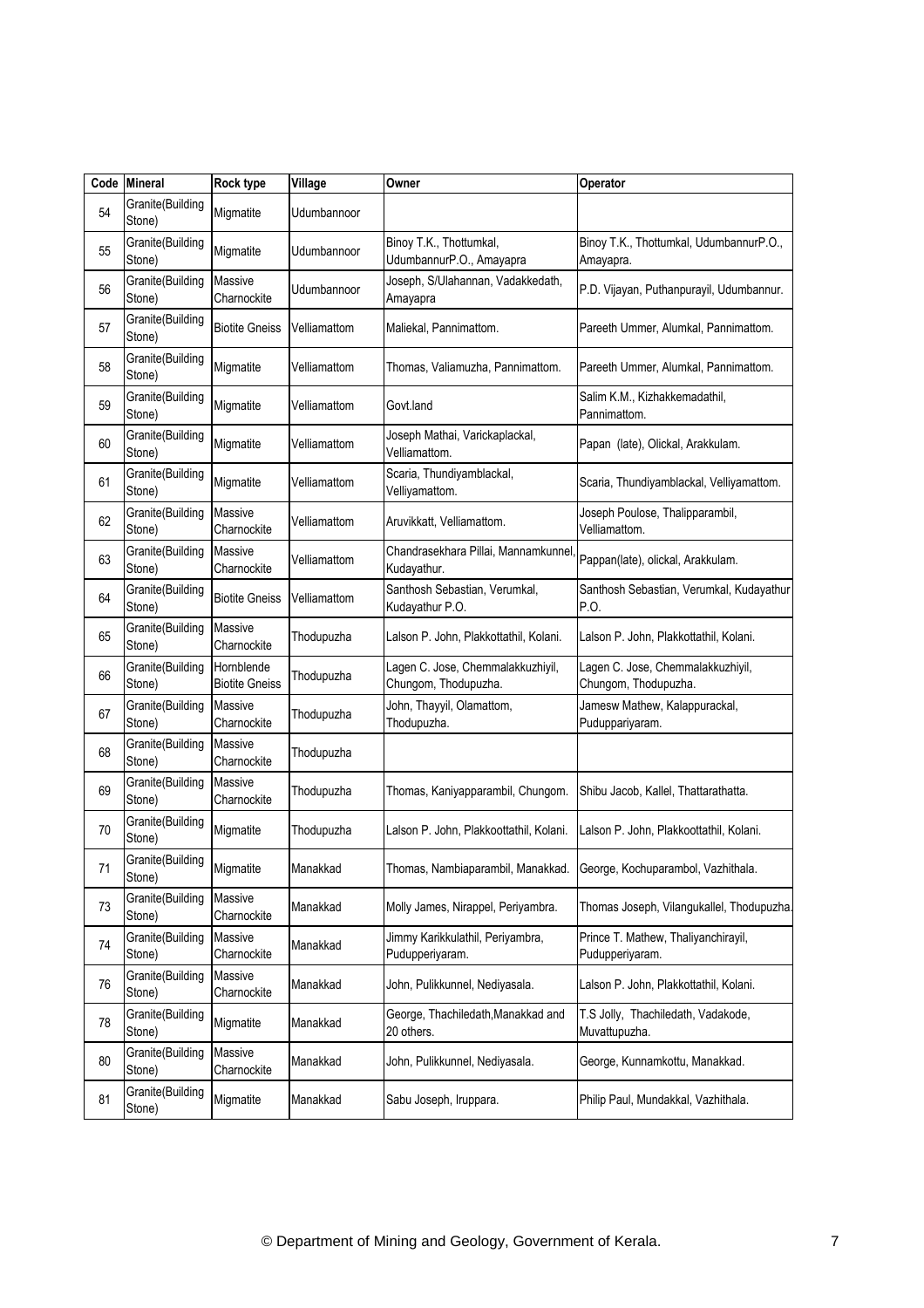|     | Code Mineral               | <b>Rock type</b>         | Village                  | Owner                                                                           | Operator                                                                        |
|-----|----------------------------|--------------------------|--------------------------|---------------------------------------------------------------------------------|---------------------------------------------------------------------------------|
| 82  | Granite(Building<br>Stone) | Migmatite                | Manakkad                 | not known                                                                       | Philip Paul, Mundakkal, Vazhithala                                              |
| 83  | Granite(Building<br>Stone) | <b>Biotite Gneiss</b>    | Manakkad                 | Reji Jacob, Kunnamkottu, NediyasaLA,<br>Thodupuzha.                             | Reji Jacob, Kunnamkottu, NediyasaLA,<br>Thodupuzha.                             |
| 84  | Granite(Building<br>Stone) | Migmatite                | Purapuzha                | Joshy Varghese, Muzhuthettu,<br>Nediyasala.                                     | Joshy Varghese, Muzhuthettu, Nediyasala.                                        |
| 86  | Granite(Building<br>Stone) | Migmatite                | Purapuzha                | K.V. Johny, Kanjirakkal, Nediyasala.                                            | Kunjan Govindan, Vengathanathu,<br>Arikkuzha.                                   |
| 87  | Granite(Building<br>Stone) | Migmatite                | Purapuzha                | Joel T. Thomas, Thattayath,<br>Olamattom.                                       | Joel T. Thomas, Thattayath, Olamattom.                                          |
| 88  | Granite(Building<br>Stone) | Migmatite                | Purapuzha                | Joel T Thomas, Thattayath,<br>Olamattom.                                        | Joel T Thomas, Thattayath, Olamattom.                                           |
| 91  | Granite(Building<br>Stone) | Granite Gneiss Purapuzha |                          | Abraham Augustine, Inchananiyil,<br>Kuninji.                                    | Abraham Augustine, Inchananiyil, Kuninji.                                       |
| 92  | Granite(Building<br>Stone) | Granite Gneiss Purapuzha |                          | Abraham Augustine, Inchananiyil,<br>Kuninji                                     | Abraham Augustine, Inchananiyil, Kuninji.                                       |
| 93  | Granite(Building<br>Stone) | Charnockite              | Purapuzha                | Annamma Antony, Mundiyanickal,<br>Kuninji                                       | Abraham Augustine, Inchananiyil, Kuninji.                                       |
| 94  | Granite(Building<br>Stone) | Charnockite              | Purapuzha                |                                                                                 | Ramakrishnan, Mullankkunnel, Kuninji. K.G.Binu, Kodoor, Kizhanthiri, Ramapuram. |
| 95  | Granite(Building<br>Stone) | Charnockite              | Purapuzha                | Govt.land                                                                       | Abraham Augustine, Inchananiyil, Kuninji.                                       |
| 96  | Granite(Building<br>Stone) | Massive<br>Charnockite   | Kumaramangalam not known |                                                                                 | not known                                                                       |
| 97  | Granite(Building<br>Stone) | Massive<br>Charnockite   | Kumaramangalam           | Ulahannan Chackp,<br>Kizhakkeputhanpurayil,<br>Kumaramangalam.                  | Ulahannan Chackp, Kizhakkeputhanpurayil,<br>Kumaramangalam.                     |
| 98  | Granite(Building<br>Stone) | Migmatite                | Kumaramangalam           |                                                                                 |                                                                                 |
| 99  | Granite(Building<br>Stone) | Massive<br>Charnockite   |                          | Biju Thomas, Neernal,<br>Kumaramangalam Kizhakkeputhanpura,<br>Kumaraqmangalam. | Biju Thomas, Neernal, Kizhakkeputhanpura,<br>Kumaraqmangalam.                   |
| 100 | Granite(Building<br>Stone) | Massive<br>Charnockite   | Kumaramangalam           |                                                                                 |                                                                                 |
| 101 | Granite(Building<br>Stone) | Migmatite                | Kodikulam                | George thomas, Kochukudiyil, West<br>Kodikulam.                                 | George thomas, Kochukudiyil, West<br>Kodikulam.                                 |
| 103 | Granite(Building<br>Stone) | Charnockite              | Kodikulam                | Varghese Joseph, Puthiyedath,<br>Thennathur.                                    | Babu Sivaraman, Palarayil, Kaliyar.                                             |
| 104 | Granite(Building<br>Stone) | Massive<br>Charnockite   | Vannappuram              | Babu Sivaraman, Palarayil, Kaliyar.                                             | Babu Sivaraman, Palarayil, Kaliyar.                                             |
| 105 | Granite(Building<br>Stone) | Migmatite                | Vannappuram              | Gopi, Alinal, mullankuthy.                                                      | A J Jose, Arpathabnath, Kaliyar.                                                |
| 106 | Granite(Building<br>Stone) | Migmatite                | Vannappuram              | Thankachan, Mettumpurath,<br>Mullankuthy.                                       | Babu Sivaraman, Palarayil, Kaliyar.                                             |
| 107 | Granite(Building<br>Stone) | Migmatite                | Velliamattom             |                                                                                 | Babu Sivaraman, Palarayil, Kaliyar.                                             |
| 108 | Granite(Building<br>Stone) | <b>Biotite Gneiss</b>    | Vannappuram              |                                                                                 | A.C. Jose, Arpathanathu, Kaliyar.                                               |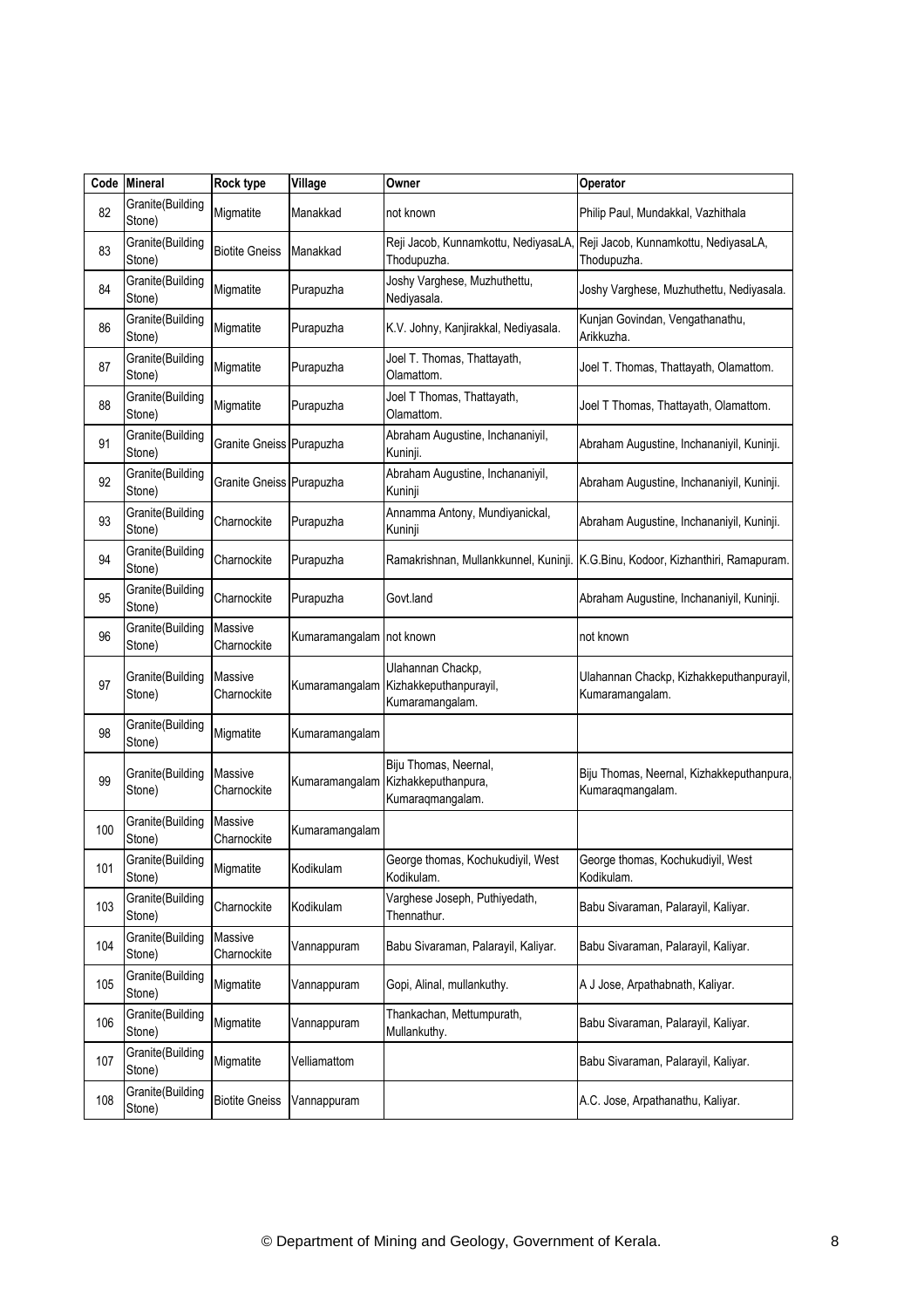| Code | <b>Mineral</b>              | Rock type              | Village     | Owner                                                | Operator                                             |
|------|-----------------------------|------------------------|-------------|------------------------------------------------------|------------------------------------------------------|
| 109  | Granite(Building<br>Stone)  | <b>Biotite Gneiss</b>  | Vannappuram | Kamalakshy, Kattakkayamchalil,<br>Odiyapara.         | Ulahannan Ouseph, Panakkkunnel,<br>Kadavur.          |
| 110  | Granite(Building<br>Stone)  | Migmatite              | Vannappuram | Shaji, Chittethukudiyil, Venmattom,<br>Vannappuram.  | Salomi, Chittethukudiyil, Venmattom,<br>Vannappuram. |
| 112  | Granite(Building<br>Stone)  | Charnockite            | Vannappuram | Sini, Marutholil, Odiyapara.                         | Jabbr V M, Veliyettukudiyil, Vannappuram<br>P.O.     |
| 113  | Granite(Building<br>Stone)  | Massive<br>Charnockite | √annappuram | George, Moleth, Mundanmudi.                          | Deepu, Maliekal, Mundanmudi.                         |
| 114  | Granite(Building<br>Stone)  | Migmatite              | ldukki      | Govt. land                                           | Subin Joseph, Kuzhikkattil, Thadiyanpadu.            |
| 115  | Granite(Building<br>Stone)  | Migmatite              | ldukki      | PailyThomas, Padinjarekkara,<br>Cheruthony.          | Jojo John, Edayel, Kulamav u.                        |
| 116  | Granite(Building<br>Stone)  | Migmatite              | ldukki      | Paily Thomas, Padinjarekara,<br>Cheruthony.          | Raju, Kunnamkottu, Thankamany                        |
| 117  | Granite(Building<br>Stone)  | Charnockitic<br>Gneiss | ldukki      | Govt. Land                                           | P.T.James, Puthenpurackal, Thadiyanpadu.             |
| 118  | Granite(Building<br>Stone)  | Charnockitic<br>Gneiss | ldukki      | Govt.Land                                            | PT James, Puthenpurackal, Thadiyanpadu.              |
| 119  | Granite(Building<br>Stone)  | Charnockitic<br>Gneiss | ldukki      | Govt Land                                            | PT James, Puthanpurayil, Maniyaramkudi.              |
| 120  | Granite(Building<br>Stone)  | Charnockitic<br>Gneiss | ldukki      | Joseph Chacko, Chettimakel, Idukki.                  | TK Raju, Thamarakkattu, Thadiyanpadu.                |
| 122  | Granite(Building<br>Stone)  | Migmatite              | ldukki      | not known                                            | Mathai Jacob, Cherayil, Keerambara,<br>Kothamangalam |
| 123  | Granite(Building<br>Stone)  | Migmatite              | ldukki      | Govt land                                            | KK Kurien, Kuthanappillil, Thadiyanpadu.             |
| 124  | Granite(Building<br>Stone)  | Migmatite              | Idukki      | Govt. Land                                           | KK Kurien, Kuthanappillil, Thadiyanpadu.             |
| 125  | Granite(Building<br>Stone)  | Migmatite              | Idukki      | Govt. land                                           | Kurien, Kuthanappallil, Thadiyanpadu.                |
| 126  | Granite(Building<br>Stone)  | Migmatite              | Kanjikuzhy  | Govt. land                                           | Jhonson, Valiyakalunkal, Chelachuvadu.               |
| 127  | Granite(Building<br>Stone)  | Migmatite              | Kanjikuzhy  |                                                      |                                                      |
| 128  | Granite (Building<br>Stone) | Migmatite              | Kanjikuzhy  |                                                      |                                                      |
| 129  | Granite(Building<br>Stone)  | Migmatite              | Kanjikuzhy  |                                                      | Jose, Njaravayalil, Kanjikkuzhy.                     |
| 130  | Granite(Building<br>Stone)  | Migmatite              | Kanjikuzhy  | Mohanan OK, Panaparambil,<br>Kanjikkuzhy.            | Mohanan OK, Panaparambil, Kanjikkuzhy.               |
| 131  | Granite(Building<br>Stone)  | Migmatite              | Kanjikuzhy  |                                                      |                                                      |
| 132  | Granite(Building<br>Stone)  | Migmatite              | Kanjikuzhy  |                                                      |                                                      |
| 133  | Granite(Building<br>Stone)  | Migmatite              | Arakkulam   | Anna, Thekkumkattil, Kanjar                          | Jose Varghese, Puthenkandam,<br>Kalayanthani.        |
| 134  | Granite(Building<br>Stone)  | Migmatite              | Arakkulam   | George (Jomon), Myladur<br>Puthanpurackal, Arakkulam | KD Babu, Karenkattil, Kanjar.                        |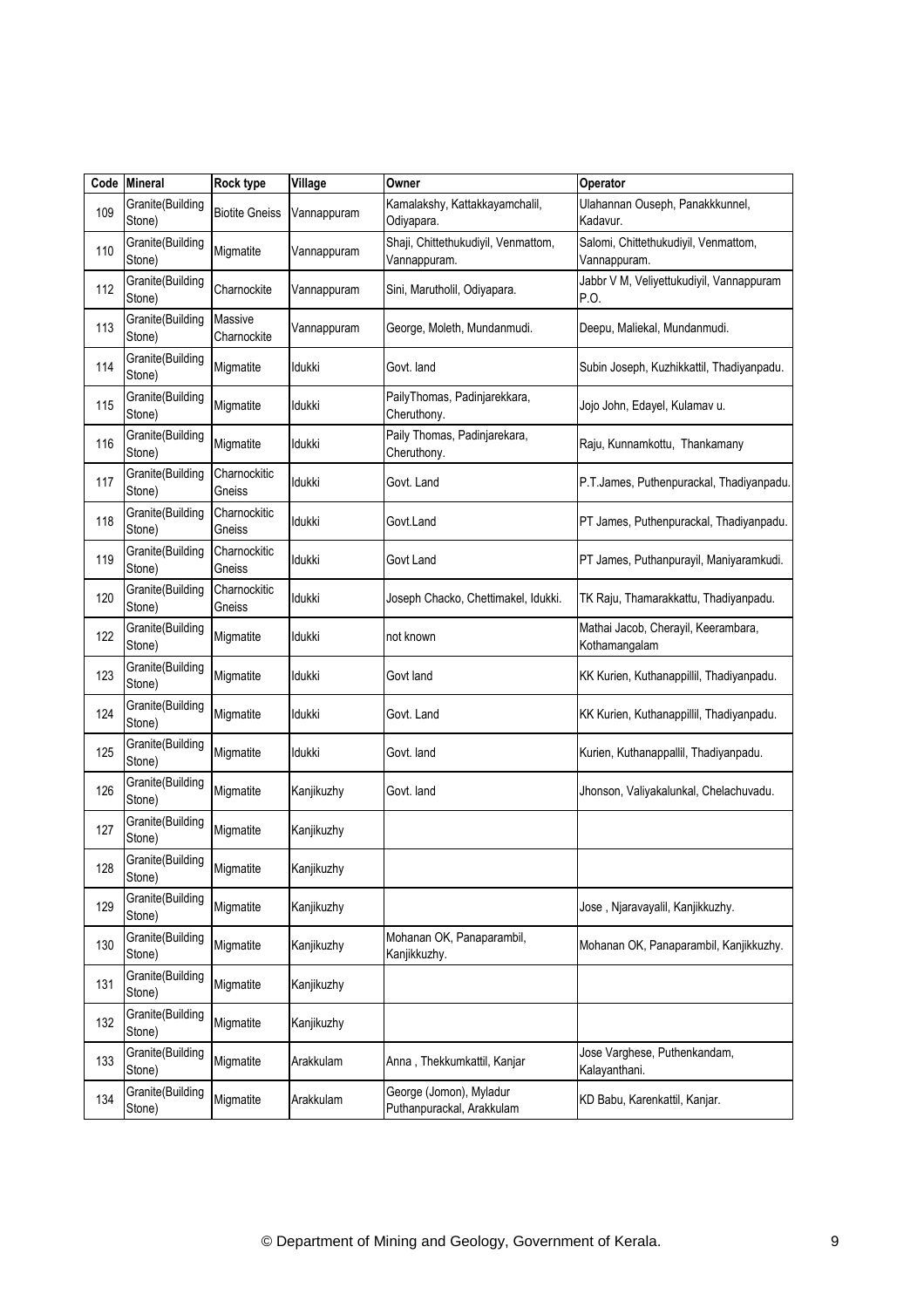|     | Code Mineral               | <b>Rock type</b>                    | Village    | Owner                                                      | Operator                                                     |  |  |  |  |  |
|-----|----------------------------|-------------------------------------|------------|------------------------------------------------------------|--------------------------------------------------------------|--|--|--|--|--|
|     | Udumbanchola Thaluk        |                                     |            |                                                            |                                                              |  |  |  |  |  |
| 179 | Granite(Building<br>Stone) | Charnockite                         | Rajakumari | Govt. land                                                 | KN Suresh, Koottungal, Rajakumari.                           |  |  |  |  |  |
| 180 | Granite(Building<br>Stone) | Charnockite                         | Rajakumari | Kalakudiyil House, Rajakumari.                             | not known                                                    |  |  |  |  |  |
| 181 | Granite(Building<br>Stone) | Migmatite                           | Rajakumari | Joby PP, Pattarumadom, Rajakumary.                         | Joby PP, Pattarumadom, Rajakumary.                           |  |  |  |  |  |
| 182 | Granite(Building<br>Stone) | Migmatite                           | Rajakumari | Pathrose, Puthody, Rajakumari.                             | not known                                                    |  |  |  |  |  |
| 183 | Granite(Building<br>Stone) | Migmatite                           | Rajakumari | Krishnankutty, S/o Kesavan, Varikat,<br>Rajakumary.        | Santhosh PG, Pulparambil, Rajakumary.                        |  |  |  |  |  |
| 184 | Granite(Building<br>Stone) | Granite Gneiss Rajakumari           |            | Joseph, Puthukkunnel, Rajakumari.                          | Santhosh, Pulparambil, Rajakumari.                           |  |  |  |  |  |
| 185 | Granite(Building<br>Stone) | Migmatite                           | Rajakumari | Ittiavira Mathai, Kangazhipparambil,<br>Rajakumary.        | Santhosh PG, Pulparambil, Rajakumary P<br>0.                 |  |  |  |  |  |
| 186 | Granite(Building<br>Stone) | Migmatite                           | Rajakumari | Eldhose, S/o Paily, Thaliyachirayil,<br>Rajakumari.        | Eldhose Varghese, Mathanmolel,<br>Kulappurachal, Rajakumary. |  |  |  |  |  |
| 187 | Granite(Building<br>Stone) | Migmatite                           | Rajakumari | Govt land                                                  | Joy Paulose, Plankudiyil, Kulappurachal.                     |  |  |  |  |  |
| 188 | Granite(Building<br>Stone) | Migmatite                           | Pooppara   | Sekharan, Puthanpurackal,<br>Kulappurachal.                | Biju VK, Vattakkunnel, Kulappurachal,<br>Kuruvila city.      |  |  |  |  |  |
| 189 | Granite(Building<br>Stone) | Migmatite                           | Pooppara   | Varghese, Cherumala Puthanpurackal,<br>Kulappurachal.      | Philip KI, Koorappilil, Kulappurachal,<br>Kuruvila city.     |  |  |  |  |  |
| 190 | Granite(Building<br>Stone) | Migmatite                           | Rajakumari | Molly George, Thachettu, Rajakumary                        | Molly George, Thachettu, Rajakumary.                         |  |  |  |  |  |
| 192 | Granite(Building<br>Stone) | Hornblende<br><b>Biotite Gneiss</b> | Rajakkad   | Tomy Kurien, Vadakkel, Rajakkad.                           | Tomy Kurien, Vadakkel, Rajakkad.                             |  |  |  |  |  |
| 193 | Granite(Building<br>Stone) | Hornblende<br><b>Biotite Gneiss</b> | Rajakkad   | John Raj, New House, Rajakkad.                             | John Raj, New House, Rajakkad.                               |  |  |  |  |  |
| 194 | Granite(Building<br>Stone) | Migmatite                           | Rajakkad   | Govt land                                                  | Jacob Varkey, Kurisumalayil, Rajakkad.                       |  |  |  |  |  |
| 195 | Granite(Building<br>Stone) | Migmatite                           | Rajakkad   | Govt land                                                  | Vasu, Kochapalil, Manvattikanam.                             |  |  |  |  |  |
| 196 | Granite(Building<br>Stone) | Hornblende<br><b>Biotite Gneiss</b> | Kattappana | Govt. land                                                 | P.S. Sukumaran, Puthanpurakkal,<br>Kattappana.               |  |  |  |  |  |
| 198 | Granite(Building<br>Stone) | Hornblende<br><b>Biotite Gneiss</b> | Kattappana | Govt land                                                  | TA Abraham, Thachanparambil,<br>Kattappana.                  |  |  |  |  |  |
| 200 | Granite(Building<br>Stone) | Hornblende<br><b>Biotite Gneiss</b> | Kattappana | Govt land                                                  | Balayyan Nadar, Arya Bhavan, Kattappana.                     |  |  |  |  |  |
| 202 | Granite(Building<br>Stone) | Hornblende<br><b>Biotite Gneiss</b> | Kattappana | Govt. land                                                 | VT Shaji, Vanchithanath, Kattappana.                         |  |  |  |  |  |
| 204 | Granite(Building<br>Stone) | <b>Biotite Gneiss</b>               | Kattappana | Romeo Philip, Pulickal, Kattappana.                        | Romeo Philip, Pulickal, Kattappana.                          |  |  |  |  |  |
| 206 | Granite(Building<br>Stone) | <b>Biotite Gneiss</b>               | Kattappana | Govt. land                                                 | Sibi Varkey, Chavarnal, Kattappana.                          |  |  |  |  |  |
| 207 | Granite(Building<br>Stone) | Migmatite                           | Kattappana | Varkey Devassia, Namboorakkal,<br>Nariyampara, Kattappana. | JomonDevassia, Namboorakkal,<br>Nariyampara, Kattappana.     |  |  |  |  |  |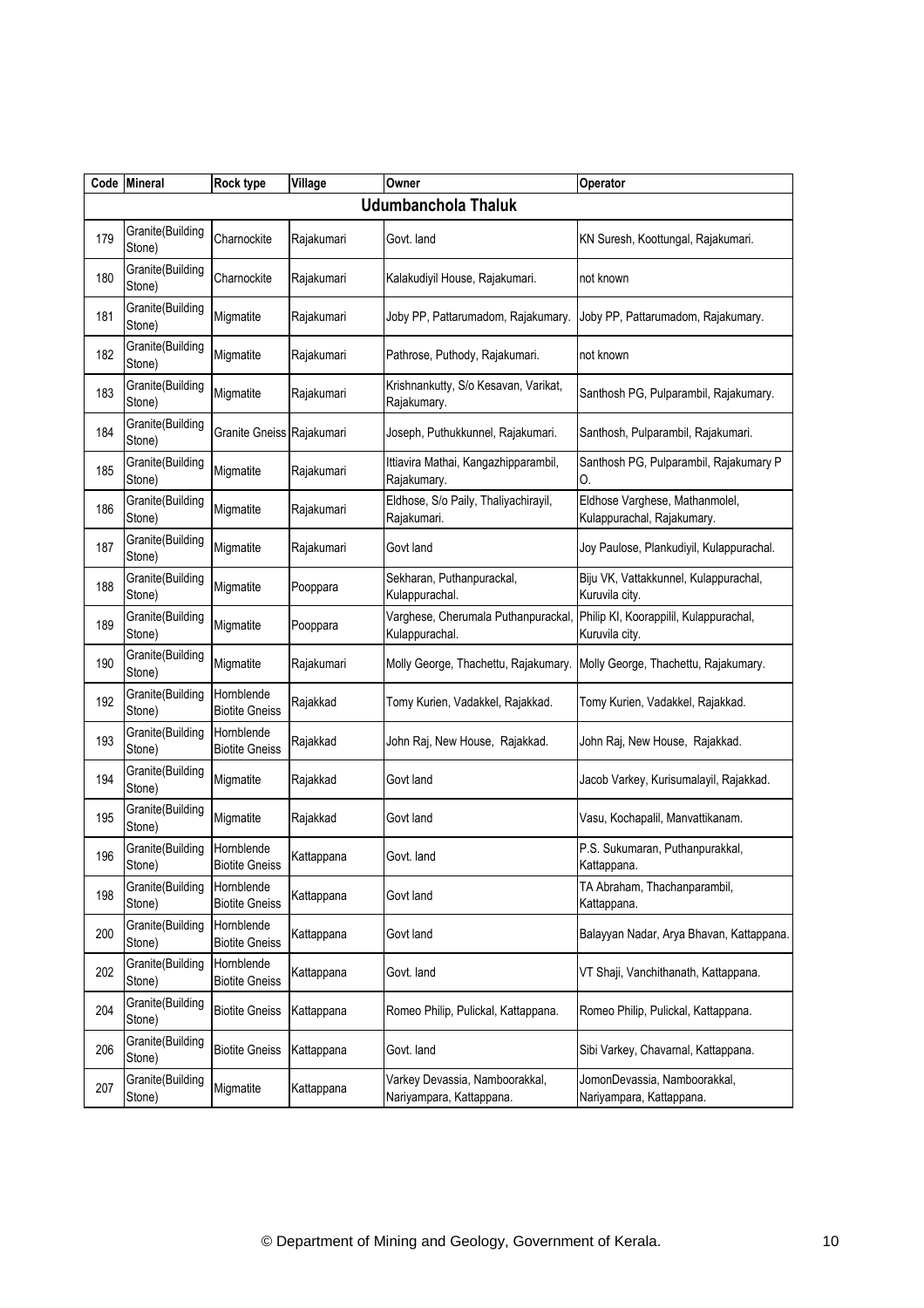| Code | <b>Mineral</b>             | Rock type                        | Village         | Owner                                                  | Operator                                                                                    |
|------|----------------------------|----------------------------------|-----------------|--------------------------------------------------------|---------------------------------------------------------------------------------------------|
| 208  | Granite(Building<br>Stone) | Migmatite                        | Kattappana      | Govt. land.                                            | Joji Joseph, Kavumkal, Nallaiyanpara,                                                       |
| 209  | Granite(Building<br>Stone) | Granite Gneiss Kattappana        |                 | Thomas, Munnanappalli, Kattappana.                     | Tom Thomas, Kadavanappattu, Kattappana.                                                     |
| 210  | Granite(Building<br>Stone) | Migmatite                        | Kattappana      | PJ Mathachan, Puthettu, Grishma<br>Bhavan, Kattappana. | PJ Mathachan, Puthettu, Grishma Bhavan,<br>Kattappana                                       |
| 211  | Granite(Building<br>Stone) | Charnockitic<br>Gneiss           | Parathode       | Shajahan, Kallelil, Bl.No.1392,<br>Nedumkandam.        | Shajahan, Kallelil, Bl.No.1392,<br>Nedumkandam                                              |
| 212  | Granite(Building<br>Stone) | Migmatite                        | Kattappana      | Govt. land                                             | EK Sankarankutty, Eettikkal, Kattappana.                                                    |
| 213  | Granite(Building<br>Stone) | Granite Gneiss Kattappana        |                 | Govt land                                              | TS Prakash, Thannikkal, Puliyanmala                                                         |
| 214  | Granite(Building<br>Stone) | Charnockitic<br>Gneiss           | Kalkunthal      | PO, Nedumkandam                                        | PJ Joseph, Puthananickal, Chembalam PJ Joseph, Puthananickal, Chembalam<br>PO., Nedumkandam |
| 215  | Granite(Building<br>Stone) | Charnockite                      | Kalkunthal      | not known                                              | not known                                                                                   |
| 216  | Granite(Building<br>Stone) | Massive<br>Charnockite           | Kalkunthal      | Govt land                                              | PJ Joy, Puthioyaveettil, Nedumkandam.                                                       |
| 217  | Granite(Building<br>Stone) | Migmatite                        | Kalkunthal      | Thomas Jose, Alaputhara, Pachady.                      | Thomas Jose, Alaputhara, Pachady.                                                           |
| 218  | Granite(Building<br>Stone) | Granite Gneiss Kalkunthal        |                 | St. Joseph's Church, Pachady                           | Joy, Alumkal, Pachady.                                                                      |
| 219  | Granite(Building<br>Stone) | Granite Gneiss Kalkunthal        |                 | not known                                              | 21not known                                                                                 |
| 220  | Granite(Building<br>Stone) | <b>Granite Gneiss Kalkunthal</b> |                 | Jose, Kunnel, Pachady.                                 | not known                                                                                   |
| 221  | Granite(Building<br>Stone) | Charnockitic<br>Gneiss           | Parathode       | Shajahan, Kallelil, Bl. No. 1392,<br>Nedumkandam.      | Shajahan, Kallelil, Bl. No. 1392,<br>Nedumkandam.                                           |
| 222  | Granite(Building<br>Stone) | Granite Gneiss Parathode         |                 | Govt. land                                             | Joseph KV, Kochuparambil, Nedumkandam.                                                      |
| 223  | Granite(Building<br>Stone) | Charnockite                      | Parathode       | Narayanankutty, Kollanparambil,<br>Nedumkandam.        | Narayanankutty, Kollanparambil,<br>Nedumkandam.                                             |
| 224  | Granite(Building<br>Stone) | Charnockite                      | Chaturangappara | Govt land                                              | Molly George, Thachettu, Rajakumari.                                                        |
| 225  | Granite(Building<br>Stone) | Migmatite                        | Chaturangappara | Mohammad Iqbal, Pukamala,<br>Chembalam.                | Mohammad Iqbal, Pukamala, Chembalam.                                                        |
| 227  | Granite(Building<br>Stone) | Migmatite                        | Santhanpara     | KR Ravindran, Kizhakkumadam,<br>Sanmthanpara.          | KR Ravindran, Kizhakkumadam,<br>Sanmthanpara.                                               |
| 229  | Granite(Building<br>Stone) | Migmatite                        | Pambadumpara    | Govt land                                              | Rajendran Nair, Madhu Bhavanam, Kallar,<br>Mundiyeruma                                      |
| 230  | Granite(Building<br>Stone) | Migmatite                        | Ayyappankovil   | Govt. land                                             | PA Jacob, Padalumkal, Aladi, K.Chappath,<br>ldukki.                                         |
| 231  | Granite(Building<br>Stone) | Migmatite                        | Anakkara        | Jose, Elanjippuram, Kochara.                           | MS Suresh, Manamkeril, Kochara,<br>Chettukuzhy.                                             |
| 232  | Granite(Building<br>Stone) | Migmatite                        | Anakkara        | Annamma Joseph, Palathanath,<br>Kochara.               | Annamma Joseph, Palathanath, Kochara.                                                       |
| 233  | Granite(Building<br>Stone) | Migmatite                        | Karunapuram     | Gopalakrishna Pillai, Alincheril,<br>Kochara.          | PP Soman, Palkulam, Kochara, Mantipara.                                                     |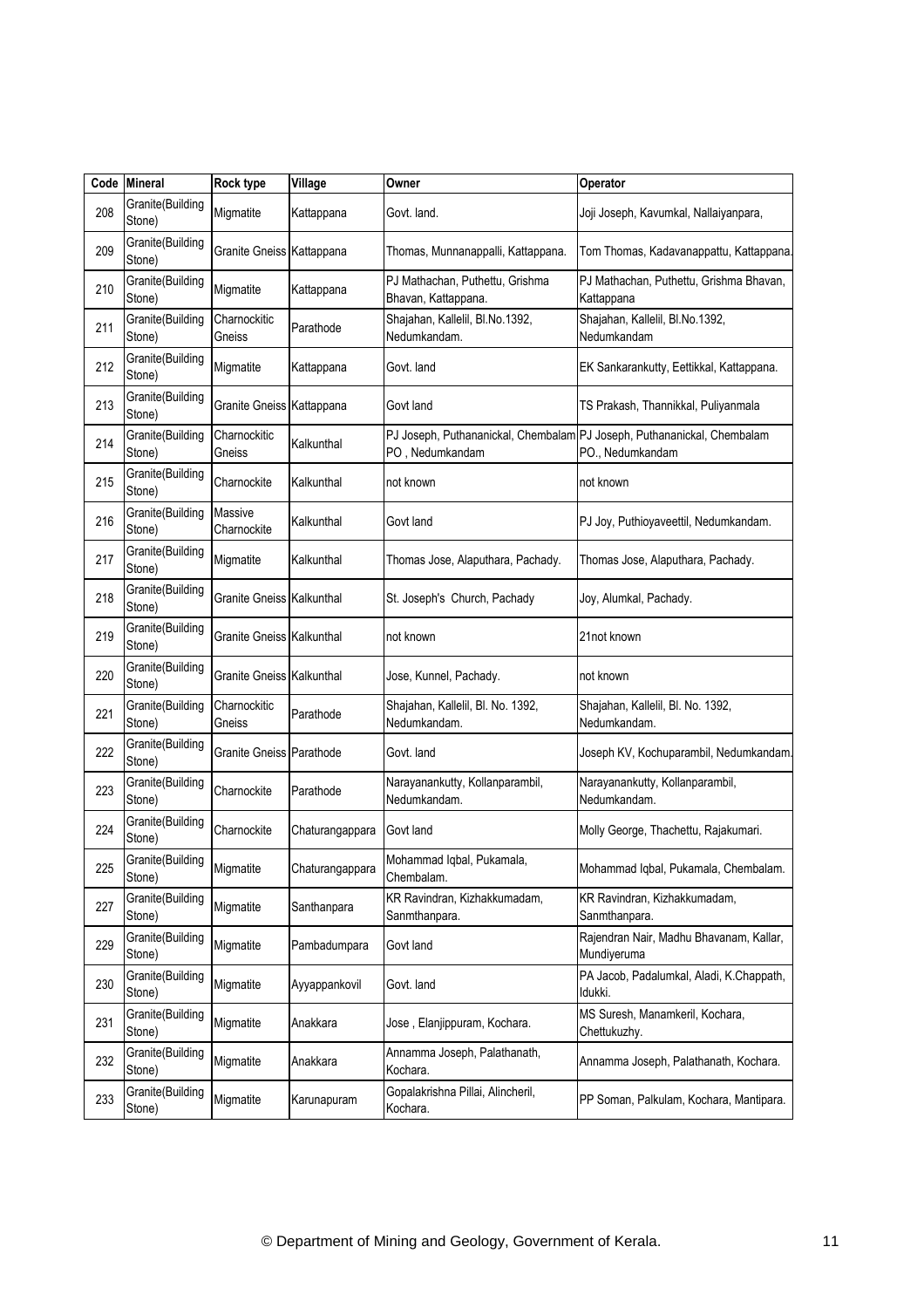| Code | <b>Mineral</b>             | Rock type                                   | Village     | Owner                                                          | Operator                                                       |
|------|----------------------------|---------------------------------------------|-------------|----------------------------------------------------------------|----------------------------------------------------------------|
| 234  | Granite(Building<br>Stone) | Migmatite                                   | Karunapuram | Varghese Markose, Payyamparambil,<br>Munkippalam, Kambammettu. | Varghese Markose, Payyamparambil,<br>Munkippalam, Kambammettu. |
| 235  | Granite(Building<br>Stone) | Massive<br>Charnockite                      | Karunapuram | Kuttichan, Kalappurackal,<br>Kambammettu.                      | Sasi                                                           |
| 236  | Granite(Building<br>Stone) | Massive<br>Charnockite                      | Karunapuram | Govt. land                                                     | KC Antony, Kalapurackal, Kuzhitholu,<br>Karunapuram.           |
| 237  | Granite(Building<br>Stone) | <b>Massive</b><br>Charnockite               | Karunapuram | KA Joseph, Koottiyanickal, Kuzhitholu.                         | TV Rajendran, Thandassaeril, Kuzhitholu.                       |
| 238  | Granite(Building<br>Stone) | Migmatite                                   | Karunapuram | Devassia Joseph, Kochuveettil,<br>Kuzhitholu                   | Devassia Joseph, Kochuveettil, Kuzhitholu.                     |
| 239  | Granite(Building<br>Stone) | Migmatite                                   | Karunapuram | Rosamma Mathew, Parappallil,<br>Kuzhitholu.                    | Rosamma Mathew, Parappallil, Kuzhitholu.                       |
| 240  | Granite(Building<br>Stone) | Migmatite                                   | Vandanmedu  | Govt land                                                      | T.R. Raviprasad, Panayakkuzhiyil, Mali PO,<br>Vandanmedu       |
| 242  | Granite(Building<br>Stone) | Migmatite                                   | Vandanmedu  | Sheela N. Nair, Thushara, Kollankode,<br>Chittoor.             | T.R. Raviprasad, Panayakkuzhiyil, Mali,<br>Vandanmedu.         |
| 243  | Granite(Building<br>Stone) | Migmatite                                   | Vandanmedu  | MS Mohanan, Nisha Sadanam,<br>Vandanmedu, Amayar.              | MS Mohanan, Nisha Sadanam,<br>Vandanmedu, Amayar.              |
| 244  | Granite(Building<br>Stone) | Migmatite                                   | Vandanmedu  | Varghese Chacko, Ottayarackal,<br>Vandanmedu.                  | Varghese Chacko, Ottayarackal,<br>Vandanmedu.                  |
| 245  | Granite(Building<br>Stone) | Migmatite                                   | Thankamony  | Govt. land                                                     | Shaji Joseph, Kanikkappara, Kamakshy.                          |
| 246  | Granite(Building<br>Stone) | Migmatite                                   | Thankamony  |                                                                |                                                                |
| 248  | Granite(Building<br>Stone) | Migmatite                                   | Upputhode   | Govt land                                                      | Joseph Thomas, Kathadather,<br>Thadiyanpadu.                   |
| 249  | Granite(Building<br>Stone) | <b>Biotite Gneiss</b>                       | Upputhode   | Govt land                                                      | Thomas John, Valiyil, Thadiyanpadu.                            |
| 250  | Granite(Building<br>Stone) | <b>Biotite Gneiss</b><br>and<br>Charnockite | Upputhode   | Govt land                                                      | AC Jhonson, Asarikudiyil, Mariyapuram.                         |
| 251  | Granite(Building<br>Stone) | <b>Biotite Gneiss</b>                       | Upputhode   | James KJ, Kanyarathankunnel,<br>Vimalagiri.                    | Biju K.J., Kanyarathankunnel, Vimalagiri.                      |
| 252  | Granite(Building<br>Stone) | Migmatite                                   | Upputhode   | Benedict, Idasserikunnel, Upputhode.                           | Benedict, Idasserikunnel, Upputhode                            |
| 253  | Granite(Building<br>Stone) | Migmatite                                   | Vathikudy   | Kunjumon, Kanattukunnel,<br>Rajakkandom.                       | Kunjumon, Kanattukunnel, Rajakkandom                           |
| 254  | Granite(Building<br>Stone) | Migmatite                                   | Upputhode   | Govt land                                                      | PT James, Puthenpurackal, Thadiyanpadu                         |
| 255  | Granite(Building<br>Stone) | Migmatite                                   | Vathikudy   | Jose, Karimthunthal, Konnakamali.                              | AJ Lalichan, Ammayikunnel, Vathikkdyi.                         |
| 256  | Granite(Building<br>Stone) | Migmatite                                   | Vathikudy   | Joseph Thresiamma, Koonamparayil,<br>Thopramkudi.              | Joseph Thresiamma, Koonamparayil,<br>Thopramkudi.              |
| 257  | Granite(Building<br>Stone) | Migmatite                                   | Vathikudy   | TV Joseph, Thottappillil, Padamugham.                          | Saji Joseph, Thottappillil, Padamugham.                        |
| 258  | Granite(Building<br>Stone) | Migmatite                                   | Vathikudy   | Govt land                                                      | Tomy Sebastian, Kochukudiyil,<br>Perinjamkutty.                |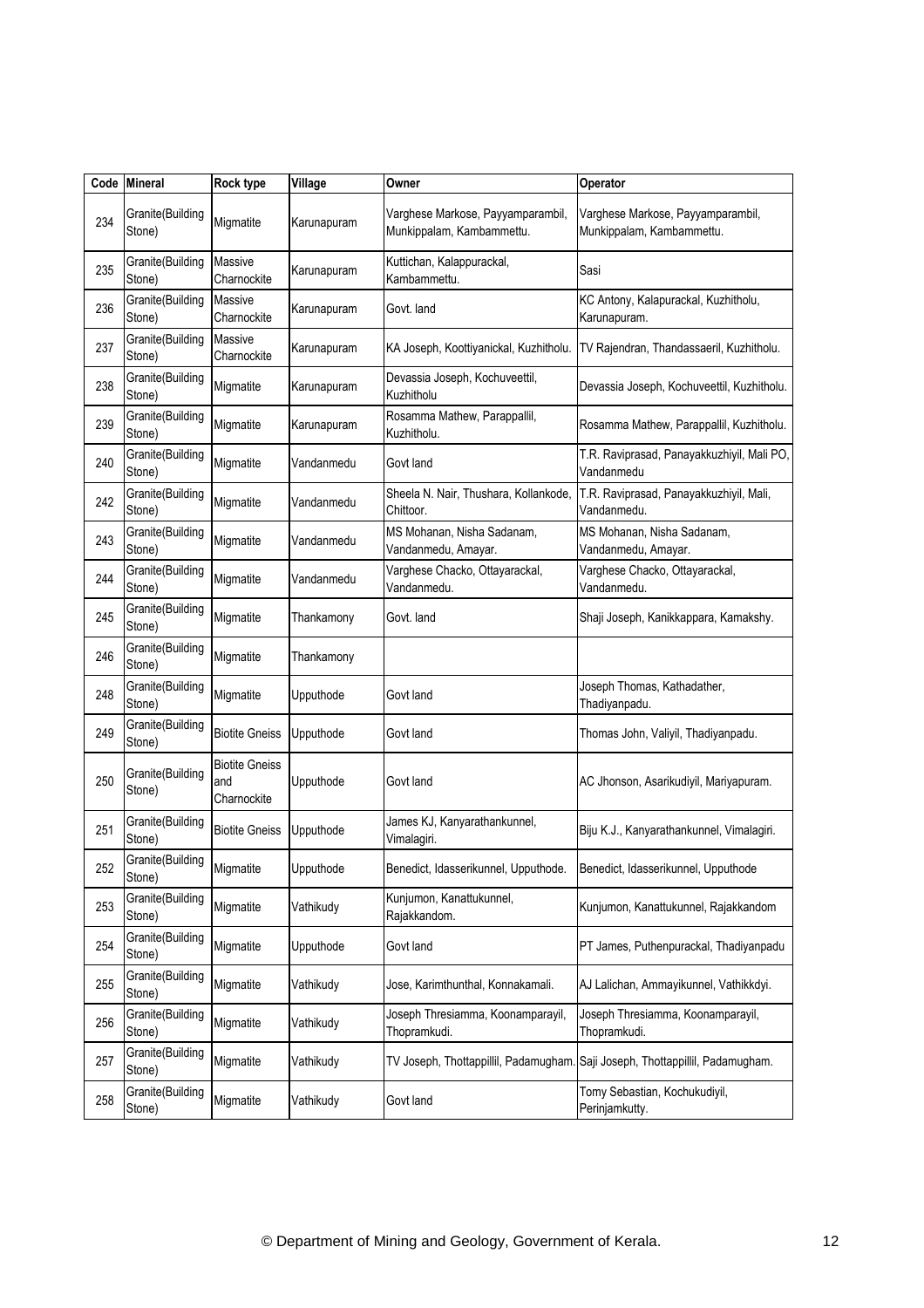|     | Code Mineral               | <b>Rock type</b>       | Village    | Owner                                                   | Operator                                                                          |
|-----|----------------------------|------------------------|------------|---------------------------------------------------------|-----------------------------------------------------------------------------------|
| 259 | Granite(Building<br>Stone) | Migmatite              | Vathikudy  | Govt land                                               | not known                                                                         |
| 260 | Granite(Building<br>Stone) | Migmatite              | Anakkara   |                                                         | Kunjumol Rajan, Thundiyil, Chellarkovil Kunjumol Rajan, Thundiyil, Chellarkovil.  |
| 261 | Granite(Building<br>Stone) | Migmatite              | Anakkara   | Devasya, Kalappurackal, Chellarkovil.                   | Devasya, Kalappurackal, Chellarkovil.                                             |
| 262 | Granite(Building<br>Stone) | Migmatite              | Anakkara   |                                                         | Philip Varghese, Arangatu, Puttadi.                                               |
| 263 | Granite(Building<br>Stone) | Migmatite              | Anakkara   | Annamma, Mannoor, Chelllarkovil.                        | MM Kuriakkose, Mannoor, Chelllarkovil.                                            |
| 264 | Granite(Building<br>Stone) | Migmatite              | Anakkara   | James Kurien, Pekarel, Chellarkovil.                    | Abraham Ulahannan, Chathankalayil,<br>Chellarkovil.                               |
| 265 | Granite(Building<br>Stone) | Migmatite              | Anakkara   | not known                                               | not known                                                                         |
| 266 | Granite(Building<br>Stone) | Migmatite              | Anakkara   | Gopalakrishnan Nair, Anakkara.                          | Prakash, ParakaL, Anakkara.                                                       |
| 267 | Granite(Building<br>Stone) | Migmatite              | Anakkara   | AlexanderKurien, Kallamakkel,<br>Anakkara.              | Shibu, Kallamakkel, Anakkara.                                                     |
| 268 | Granite(Building<br>Stone) | Migmatite              | Anakkara   | Thomas Sebastian, Poovanchiyil,<br>Anakkara P.O.        | Thomas Sebastian, Poovanchiyil, Anakkara<br>P.O.                                  |
| 269 | Granite(Building<br>Stone) | Migmatite              | Anakkara   | Thomas Sebastian, Poovanchiyil,<br>Anakkara.            | K. Mohammad Sherif, Chandragiri<br>Construction Company, Thekkil PO,<br>Kasaragod |
| 270 | Granite(Building<br>Stone) | Migmatite              | Anakkara   | James, Thommithazheveettil,<br>Nettithozhu.             | Philip Varghese, Arangattu, Puttadi.                                              |
| 271 | Granite(Building<br>Stone) | Migmatite              | Anakkara   | Mathew Varghese, Vayilippadathu,<br>Nettothozhu.        | TJ Antony, Thevarkattu, Kochara.                                                  |
| 272 | Granite(Building<br>Stone) | Migmatite              | Anakkara   | Joseph, Karukappallil, Nettithozhu.                     | MJ Joseph, Muthuvayalil Veedu,<br>Nettithozhu.                                    |
| 273 | Granite(Building<br>Stone) | Migmatite              | Anakkara   | Govt. land                                              | Thomas Varghese, Manjalil, Kochara.                                               |
| 274 | Granite(Building<br>Stone) | Migmatite              | Thankamony | Govt. land                                              | Joby KS, Kaniyamkudiyil, Thadiyampadu,<br>Vazhathoppu.                            |
| 275 | Granite(Building<br>Stone) | Migmatite              | Thankamony | not known                                               | not known                                                                         |
| 276 | Granite(Building<br>Stone) | Migmatite              | Thankamony | PT Thomas, Padinjarakathu,<br>Kuthirakalu, Mariyapuram. | PT Thomas, Padinjarakathu, Kuthirakalu,<br>Mariyapuram.                           |
| 277 | Granite(Building<br>Stone) | Migmatite              | Thankamony | not known                                               | not known                                                                         |
| 278 | Granite(Building<br>Stone) | Migmatite              | Thankamony | Lalu John, Kumiliyil, Thankamany.                       | Jomon Alex, Tharappel, Mariyapuram.                                               |
| 279 | Granite(Building<br>Stone) | Charnockitic<br>Gneiss | Thankamony | Joy, Kappithottathil, Thankamony.                       | Rajappan, Kizhakkazhathu, Mariyapuram.                                            |
| 280 | Granite(Building<br>Stone) | Migmatite              | Thankamony | not known                                               | Raku, Kannamkottu, Thankamony.                                                    |
| 281 | Granite(Building<br>Stone) | Migmatite              | Thankamony | Chacko, Mamalayil, Thankamony.                          | Jomon Michael, Kattupurayil, Thankamony.                                          |